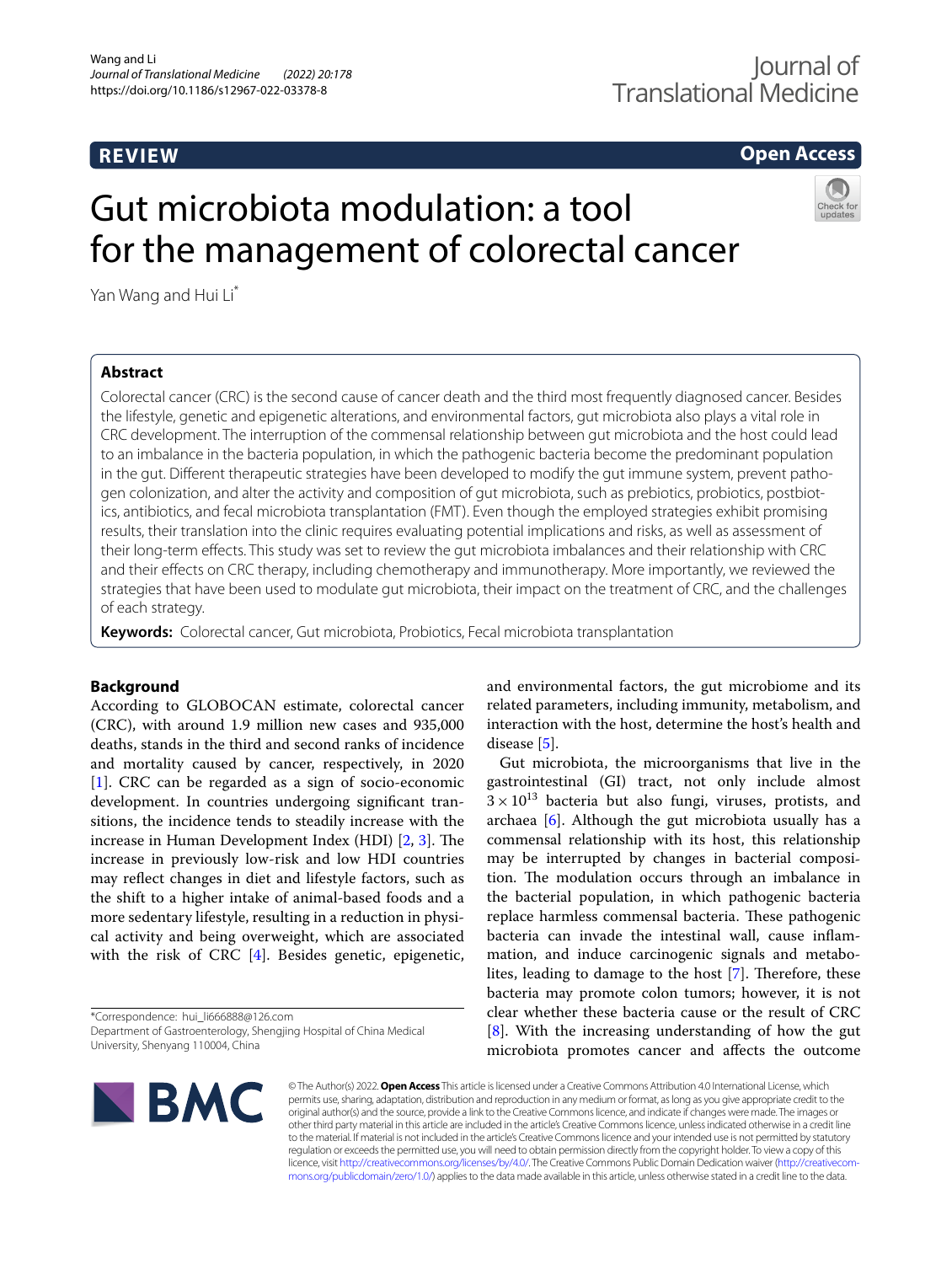of treatment, regulation of the gut microbiota aimed at restoring homeostasis of the gut microbiota has become a potential strategy for the prevention and treatment of CRC. This review aimed to summarize the role of the gut microbiota in CRC development and the diferent strategies applied to regulate and modulate gut microbiota.

## **Gut microbiota in CRC**

Although gut microbiota plays pivotal roles in gut homeostasis by various mechanisms, including acting as a defensive barrier against infection, developing the mucosal immune system, and involving in metabolic functions, there is growing evidence from large metagenomic studies that imbalance in human gut microbiota links with colorectal carcinogenesis [[9\]](#page-10-1). In a study, Zhao et al*.* reviewed the cohort studies determining dysbiosis and the diferences between the cancerous tissues and adjacent non-cancerous tissue of CRC patients and revealed the heterogeneity of microbiome in CRC [\[10](#page-10-2)]. Table [1](#page-1-0) reviews some studies to describe the main differences between the phyla, genus, and species between healthy papulation and CRC patients.

There is an abundance of *Helicobacter pylori*, *Fusobacterium nucleatum*, *Escherichia coli*, *Bacteroides fragilis*, *Peptostreptococcus anaerobius*, *Helicobacter hepaticus*, *Porphyromonas gingivalis*, *Enterococcus faecalis*, and *Streptococcus gallolyticus* has been related to CRC development  $[17]$  $[17]$  $[17]$ . Table [2](#page-2-0) summarizes the abundance of some bacteria in patients with CRC. Certain species can develop CRC through specifc and a variety of mechanisms. Mainly, three mechanisms have been identifed for tumor-promoting activities of microbiota: pathogenic bacterial virulence factors/toxins, bacterial metabolic products, and immune modulation/reaction [[18\]](#page-10-4). For example, colibactin or typhoid toxin secreted by *E. coli* or *Salmonella*, respectively, produces pro-infammatory cytokines and bacterial adherence. Also, *B. fragilis* and *F. nucleatum* provide a favorable microenvironment for

<span id="page-1-0"></span>**Table 1** The diferences between phyla, genus, and species between healthy papulation and CRC patients

| <b>Healthy sample</b>                                |                                                                                                                                                                                                      |                                                                                                | <b>Tumor sample</b>                                       |                                                                                                                                                                                            |                                                                                                                                                                                  |        |  |
|------------------------------------------------------|------------------------------------------------------------------------------------------------------------------------------------------------------------------------------------------------------|------------------------------------------------------------------------------------------------|-----------------------------------------------------------|--------------------------------------------------------------------------------------------------------------------------------------------------------------------------------------------|----------------------------------------------------------------------------------------------------------------------------------------------------------------------------------|--------|--|
| Phylum                                               | Genus                                                                                                                                                                                                | <b>Species</b>                                                                                 | Phylum                                                    | Genus                                                                                                                                                                                      | <b>Species</b>                                                                                                                                                                   | Refs.  |  |
| <b>Firmicutes</b><br>Bacteriodetes<br>Actinobacteria | Faecalibacterium<br>Prevotella                                                                                                                                                                       | B. vulgatus<br>F. prausnitzii                                                                  | Fusobacteria<br>Proteobacteria<br>Spirochaetes            | Fusobacterium<br>Treponema                                                                                                                                                                 | <b>B.</b> fragilis<br>F. nucleatum                                                                                                                                               | $[11]$ |  |
| Firmicutes                                           | Agathobacter<br>Anaerostipes<br><b>Butyricicoccus A</b><br>Butyrivibrio A<br>$CAG-41$<br>Eubacterium G<br>Eubacterium R<br>Faecalibacterium<br>Lachnospira<br>GCA-900066135<br>$TFO1-11$<br>UBA11524 | A. hadrus<br>B. catenulatum<br>F. saccharivorans<br>F. prausnitzii<br>A. rectalis<br>A. faecis | <b>Bacteroidota</b><br>Desulfobacterota<br>Fusobacteriota | Anaerotignum<br>Bilophila<br><b>Bulleidia</b><br>Flavonifractor<br>Gemella<br><i>Intestinimonas</i><br>Parvimonas<br>Peptostreptococcus<br>Porphyromonas<br>Prevotella<br>Ruthenibacterium | F. coli D<br>P. distasonis<br><b>B.</b> fragilis<br>A. finegoldii<br>A. onderdonkii<br>A. muciniphila<br>B. thetaiotaomicron<br>M. torques<br>R. gnavus<br>Porphyromonas species | $[12]$ |  |
| <b>Bacteriodetes</b><br>Firmicutes<br>Actinobacteria | Faecalibacterium<br>Prevotella                                                                                                                                                                       | <b>NA</b>                                                                                      | Proteobacteria<br>Fusobacteria                            | <b>Bacteroides</b><br><b>Fscherichia</b><br>Sutterella                                                                                                                                     | <b>NA</b>                                                                                                                                                                        | $[13]$ |  |
| Firmicutes<br>Actinobacteria<br>Bacteriodetes        | <b>Bacteroides</b><br><b>Blautia</b><br>Faecalibacterium                                                                                                                                             | F. prausnitzii<br><b>B.</b> faecis<br>S. termitidis<br>A. shahii<br><b>B.</b> uniformis        | Fusobacteriota<br>Proteobacteria                          | Fusobacterium<br>Prevotella<br>Parvimonas                                                                                                                                                  | F. nucleatum<br>C. Koseri<br>T. socranskii<br>L. trevisanii                                                                                                                      | [14]   |  |
| <b>Firmicutes</b><br>Actinobacteria                  | <b>Bacillus</b><br>Lactococcus<br>Acinetobacter<br>Pseudomonas<br>Parabacteroides                                                                                                                    | <b>NA</b>                                                                                      | <b>Bacteriodetes</b><br>Proteobacteria<br>Fusobacteria    | Fusobacterium<br>Prevotella<br>Alloprevotella<br>Porphyromonas<br>Peptostreptococcus<br>Parvimonas                                                                                         | <b>NA</b>                                                                                                                                                                        | $[15]$ |  |
| <b>Firmicutes</b><br>Euryarchaeota<br>Spirochaetes   | Prevotella<br>Faecalibacterium<br><i>Lactobacillus</i><br>Parabacteroides                                                                                                                            | <b>NA</b>                                                                                      | Fusobacteria<br>Proteobacteria<br><b>Bacteriodetes</b>    | <b>Bacteroides</b><br>Fusobacterium<br><b>Bifidobacterium</b><br>Streptococcus<br>Halomonas<br>Sphingomonas                                                                                | <b>NA</b>                                                                                                                                                                        | $[16]$ |  |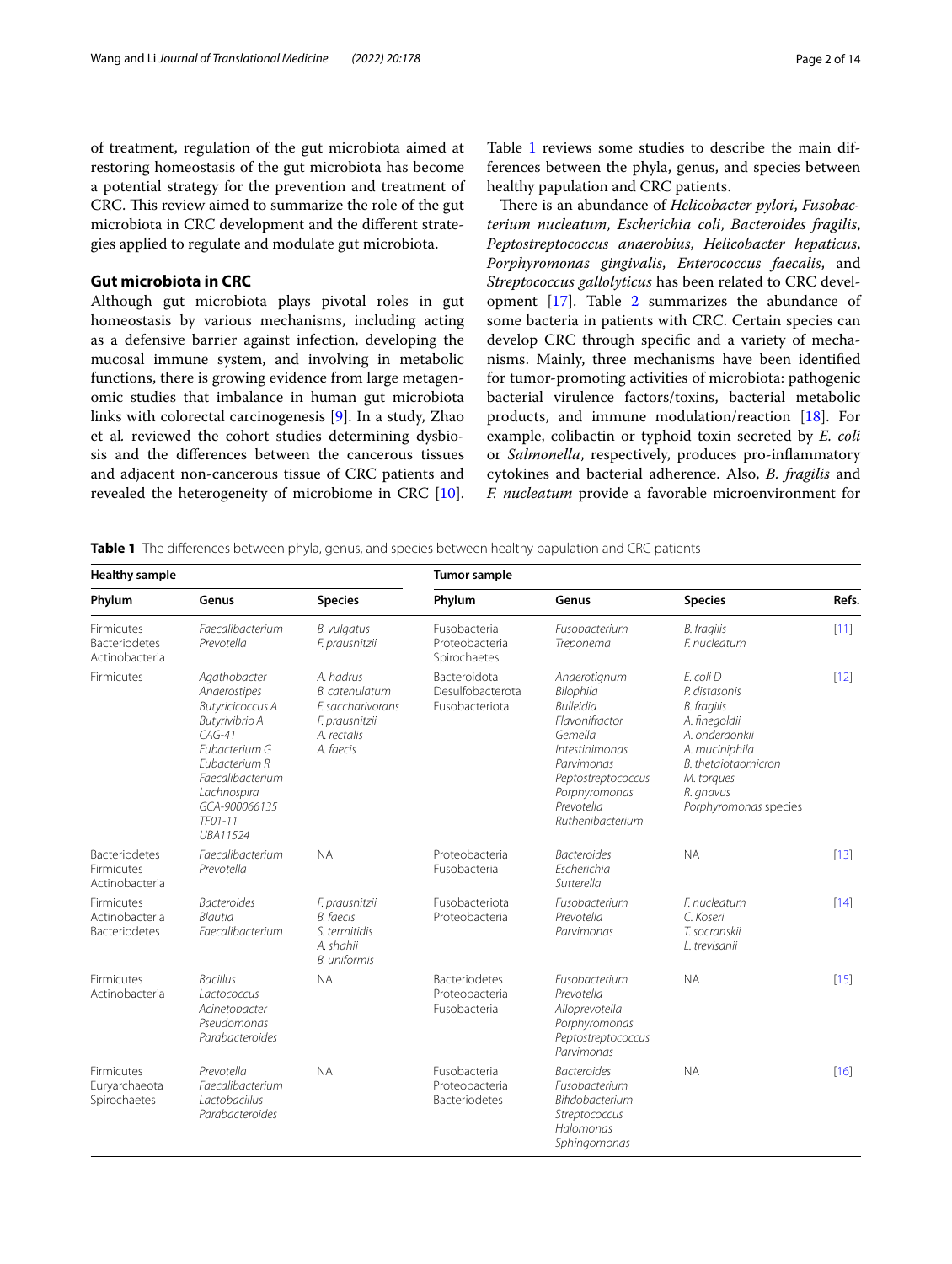| <b>Bacteria</b>    | <b>Detection method</b> | Sample (n) | Positive percentage Sample type |                | <b>Affiliation</b> | Refs.  |
|--------------------|-------------------------|------------|---------------------------------|----------------|--------------------|--------|
| H. pylori          | Multiplex serology      | 4063       | 41%                             | Serum          | <b>USA</b>         | $[20]$ |
| H. pylori          | <b>ELISA</b>            | 1712       | 46.1%                           | Serum          | Germany            | $[21]$ |
| H. pylori          | Multiplex serology      | 1488       | 90%                             | Serum          | Spain              | $[22]$ |
| F. nucleatum       | qPCR                    | 160        | 66.9%                           | FFPE tissue    | Korea              | $[23]$ |
| F. nucleatum       | qPCR                    | 100        | 75%                             | Frozen tissue  | Japan              | $[24]$ |
| F. nucleatum       | qPCR                    | 39         | 82.1%                           | Tissue         | Korea              | $[25]$ |
| E. coli            | <b>PCR</b>              | 31         | 90%                             | Tissue         | Germany            | $[26]$ |
| E. coli            | PCR                     | 48         | 16.7%                           | Tissue         | Malaysia           | $[27]$ |
| E. coli            | PCR                     | 48         | 83%                             | Tissue         | Iran               | [28]   |
| <b>B.</b> fragilis | PCR                     | 49         | 88.5%                           | Mucosal tissue | <b>USA</b>         | $[29]$ |
| B. fragilis        | PCpR                    | 60         | 58.3%                           | Stool          | Iran               | $[30]$ |
| P. anaerobius      | qPCR                    | 154        | <b>NA</b>                       | Mucosa/Stool   | China              | $[31]$ |
| P. gingivalis      | qPCR                    | 31         | 32.2%                           | Tissue         | China              | $[32]$ |
| P. gingivalis      | PCR                     | 71         | 76%                             | Saliva         | Turkey             | $[33]$ |
| E. faecalis        | PCR                     | 20         | <b>NA</b>                       | Stool          | India              | $[34]$ |
| E. faecalis        | qPCR                    | 9          | 22.2%                           | Stool          | Italy              | $[35]$ |
| S. gallolyticus    | qPCR                    | 148        | 74%                             | Tissue         | <b>USA</b>         | $[36]$ |
| S. gallolyticus    | qPCR                    | 190        | 3.2%                            | Tissue         | Spain              | $[37]$ |

<span id="page-2-0"></span>**Table 2** Various bacteria abundance in patients with CRC

*ELISA* enzyme-linked immunosorbent assay, *qPCR* quantitative real‐time polymerase chain reaction, *FFPE* formalin‐fxed parafn‐embedded



<span id="page-2-1"></span>inhibitory immune cells [[19\]](#page-10-11). Figure [1](#page-2-1) indicates the main pathogenic mechanisms in CRC that involve the gut microbiome.

### **Helicobacter pylori**

It has been shown that infection with *H. pylori* is associated with an increased risk of CRC. For instance, Teimoorian et al*.* found that *H. pylori* infection was considerably more prevalent in patients with adenomatous polyps and colon cancer than in healthy subjects [[38](#page-10-12)]. A meta-analysis study, including 47 studies with 17,416 CRC cases and 55,811 control cases, revealed a positive association between infection with *H. pylori* and increased risk of CRC, although this association was related to the region of the study [\[39](#page-10-13)]. As virulence factors in some *H. pylori*, cytotoxin-associated gene A (CagA) and vacuolating cytotoxin A (VacA), can promote and activate infammation pathways [[40\]](#page-10-14). Furthermore, there is evidence that direct and indirect production of reactive oxygen species (ROS) and reactive nitrogen species (RNS) by some strains of *H. pylori* participate in colon tumorigenesis  $[41]$  $[41]$ . There are also other hypotheses about the indirect contribution of *H. pylori* to CRC carcinogenesis, including changes in the colonization of the intestine with other bacteria and an increase in the gastrin release [\[42](#page-10-16)].

## **Fusobacterium nucleatum**

In a meta-analysis study, Gethings-Behncke et al*.* found a higher abundance of *F. nucleatum* in CRC patients' tissue and fecal samples. They also indicated that the high *F. nucleatum* abundance in CRC patients was associated with poorer overall survival [[43\]](#page-10-17). Two other meta-analysis studies confrmed that intestinal and fecal *F. nucleatum* could be a valuable diagnostic marker for CRC [[44](#page-10-18), [45\]](#page-10-19). Various mechanisms are involved in CRC tumorigenesis of *F. nucleatum*, including virulence factors, metabolism products, immune modulation, and miRNAs [[46\]](#page-10-20). For instance, the Fap2 protein of bacteria mediates *F.*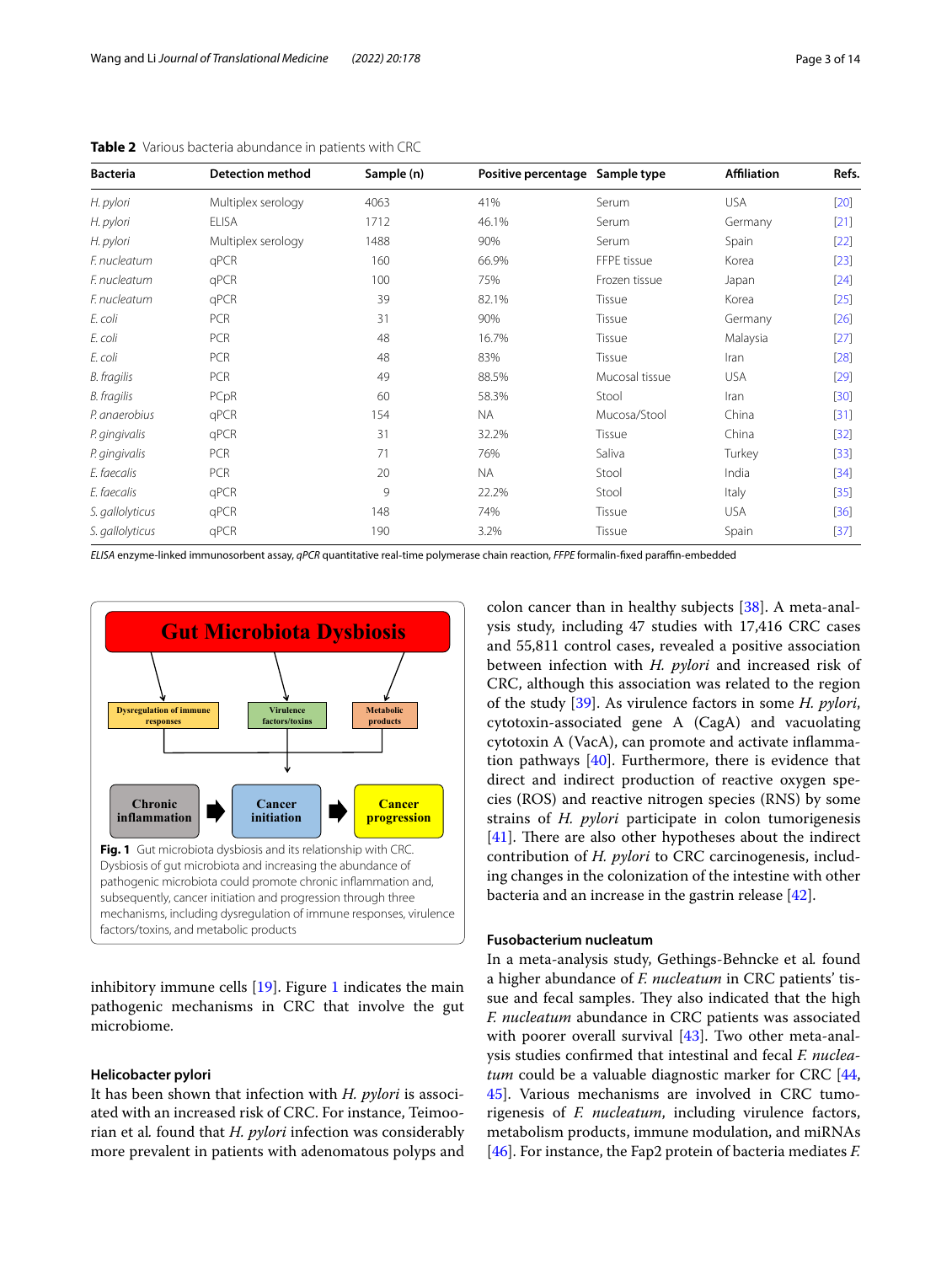*nucleatum* enrichment during CRC by binding to tumorexpressed D-galactose-β(1–3)-N-acetyl-D-galactosamine (Gal‐GalNAc) [[47\]](#page-10-39). FadA is another virulence factor of *F. nucleatum* that activates the β‐catenin pathway by binding to E‐cadherin, leading to an increase in the levels of Wnt7b, NFκB, cyclin D1, and Myc [\[48](#page-10-40)]. Moreover, *F. nucleatum* enhances angiogenesis by increasing the expression of CD31 and CD34 as adhesion molecules and vascular endothelial growth factor receptors 1 and 2 (VEGFR1 and VEGFR2) [\[49](#page-10-41)]. Angiogenesis is a hallmark of cancer that provides oxygen and nutrients for tumor cells to guarantee their growth [[50,](#page-10-42) [51\]](#page-11-0).

### **Escherichia coli**

There is accumulating evidence that *E. coli* are frequently colonizing in CRC lesions and adjacent epithelium [\[52](#page-11-1), [53\]](#page-11-2). For instance, Iyadorai et al*.* found that *pks*+*E. coli* is more frequent in patients with CRC than in healthy cases and the  $pks + E$ . *coli* strains play an important role in the initiation and development of tumors [\[27](#page-10-28)]. It has been shown that *E. coli* could induce CRC in IL-10-defcient mice, proposing that infammation is pivotal for tumorigenesis [\[54\]](#page-11-3). In addition, pathogenic *E. coli* can synthesize toxins called cyclomodulins, including cycle inhibiting factor, cytotoxic necrotizing factor (CNF), colibactin, and cytolethal distending toxins (CDT), which are genotoxin or interfere with the cell cycle [[55,](#page-11-4) [56\]](#page-11-5). *E. coli* also promotes the survival of tumor cells by inducing macrophage inhibitory cytokine 1 (MIC-1), leading to an increase in the expression of transforming growth factor β-activated kinase 1 (TAK1) and subsequently RhoA GTPase after pathogen infection, and sustained COX-2 expression [[57](#page-11-6), [58\]](#page-11-7).

#### **Bacteroides fragilis**

The *B. fragilis* is categorized into two subtypes, including enterotoxigenic *B. fragilis* (ETBF) and nontoxigenic *B. fragilis* (NTBF) [[59\]](#page-11-8). It has been reported that ETBF was considerably more abundant in precancerous and cancerous lesions of CRC than in healthy controls and mucosal *B. fragilis* toxin (BFT) could be considered a risk factor and screening marker for CRC development [[60\]](#page-11-9). BFT is a zinc-dependent metalloprotease toxin involved in the transduction of epithelial cell signals in the colon, such as Wnt, NFκB, and MAPK pathways. It induces infammatory mediators' production and facilitates CRC development [\[61](#page-11-10)]. Also, ETBF could induce colitis and tumor formation in an IL-17-dependent manner in Min<sup>Apc $\pm$ </sup>mice through STAT3 activation [[62\]](#page-11-11). The activation of these pathways results in the recruitment of immature myeloid cells by inducing CXC chemokines, leading to the creation of a pro-infammatory environment [\[63](#page-11-12)].

## **Peptostreptococcus anaerobius**

Metagenomic analysis of mucosal and stool samples from patients with CRC discovered that *P. anaerobius* is another gut bacteria enriched in CRC [\[64,](#page-11-13) [65\]](#page-11-14). Tsoi et al*.* reported that mice exposed to *P. anaerobius* showed a higher incidence of colon dysplasia than those not given the bacteria (63% versus 8.3%), and colon cells exhibited considerably higher levels of proliferation when exposed to *P. anaerobius* compared with control cells. Mechanistically, *P. anaerobius* promotes tumorigenesis by activating toll-like receptors 2 and 4 (TLR2 and TLR4) to enhance the intracellular levels of ROS, which increase cholesterol synthesis and subsequently cell proliferation [\[31](#page-10-32)]. In another study, Long et al*.* showed that *P. anaerobius* preferentially attaches to CRC cell lines compared to normal intestinal epithelial cells. They identified putative cell wall binding repeat 2 (PCWBR2), a surface protein of *P. anaerobius*, responsible for this adherence. The PCWBR2 directly binds to integrin  $\alpha$ 2/β1, a frequently overexpressed receptor in CRC tumors, which promotes the activation of the PI3K-Akt signaling pathway in CRC cells, resulting in activation of NFκB and increase of cell proliferation. The activation of NFκB increases pro-infammatory responses and the levels of IL-10 and IFN-γ *P. anaerobius*-treated mice. Furthermore, *P. anaerobius*-treated mice exhibited a signifcant increase in the population of tumor-associated macrophages (TAMs), granulocytic tumor-associated neutrophils, and myeloidderived suppressor cells, which are involved in chronic inflammation and tumor development [\[66](#page-11-15)].

#### **Porphyromonas gingivalis**

*P. gingivalis* is an oral microbiota that can be transmitted to the large intestine and contribute to the pathogenesis of various diseases [\[67\]](#page-11-16). It has been shown that oral administration of *Prevotella intermedia* and *P. gingivalis* in mice led to systemic infammation, endotoxemia, disruption of the intestinal barrier, and intestinal dysbiosis [[68\]](#page-11-17). Recently, Mu et al*.* investigated the role of *P. gingivalis* in CRC and its mechanism of action. They found that *P. gingivalis* could adhere and invade CRC cells, signifcantly enhance their proliferation, and increase the percentage of cells in the S-phase of the cell cycle. Mechanistically, *P. gingivalis* contributes to the proliferation of CRC cells by signifcantly activating the MAPK/ ERK pathway [\[69\]](#page-11-18). In another study, Wang et al*.* demonstrated that oral gavage of *P. gingivalis* to Apc<sup>Min/+</sup> mice promotes CRC tumorigenesis and modulates tumor microenvironment (TME) by preferentially increasing myeloid-derived immune cells, such as macrophages and DCs, and inducing a pro-inflammatory condition. They also indicated that *P. gingivalis* promotes CRC by activating nucleotide-binding oligomerization domain-like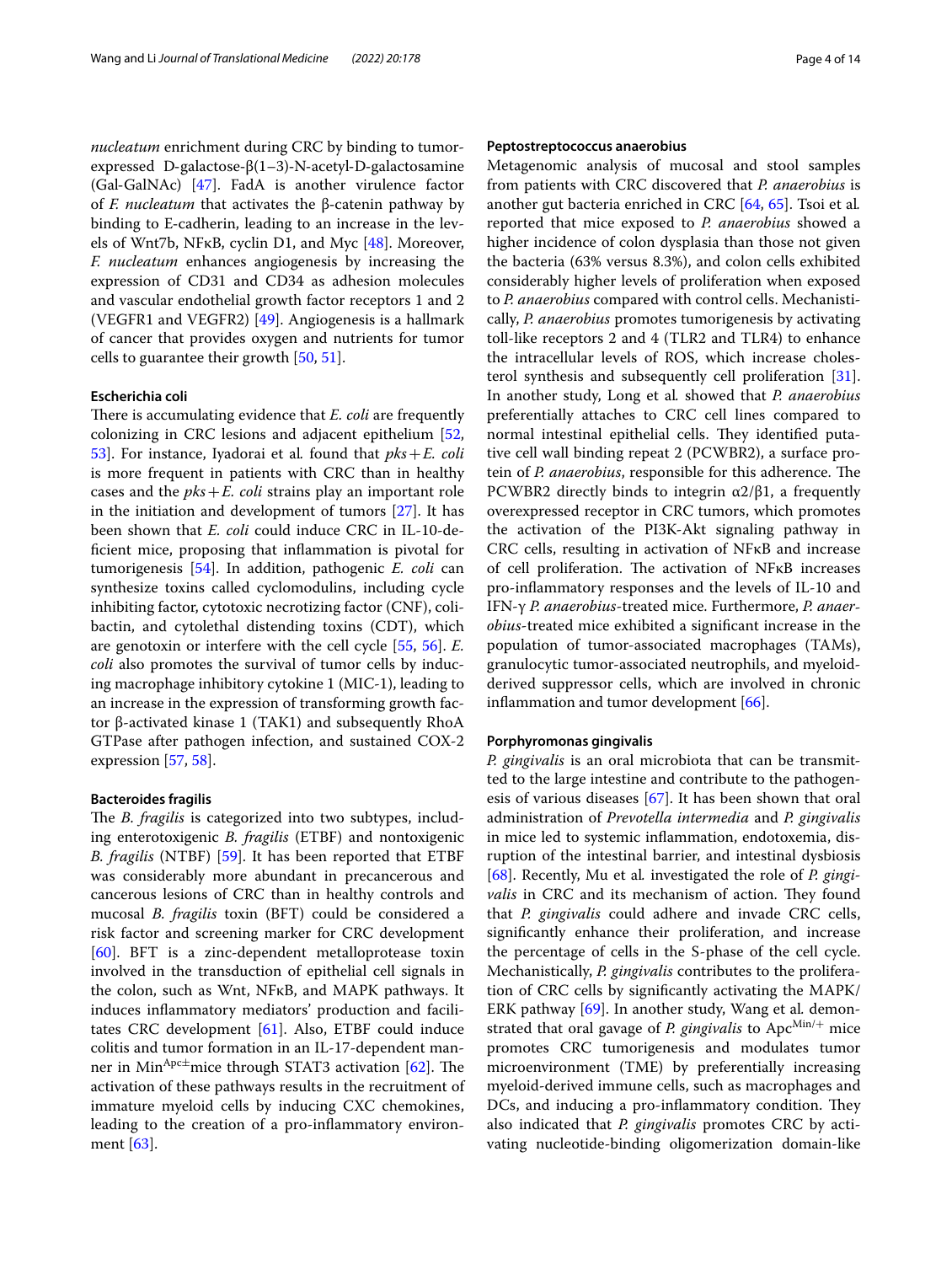receptor family pyrin domain-containing 3 (NLRP3) infammasome [[32\]](#page-10-33).

#### **Enterococcus faecalis**

There are controversial data about the role of *E. faecalis* in CRC: some studies exhibited no role or a protective role against CRC while others showed a harmful role [\[70](#page-11-19)]. For instance, De Almeida et al*.* found a decreased abundance of *E. faecalis* in the feces of CRC patients compared to healthy cases (22.2% versus 44.4%) [\[35](#page-10-36)]. Similarly, Viljoen et al*.* did not fnd a considerable clinical association between infection with *E. faecalis* and CRC [\[71](#page-11-20)]. On the other hand, Wang et al*.* indicated that *E. faecalis* contributes to inducing CRC via activating the Wnt/β-catenin pathway and inducing pluripotent transcription factors. They showed that the exposure of colonic epithelial cells to *E. faecalis*-infected macrophages promotes the initiation of CRC through chromosomal instability, gene mutation, and cell transformation [[72\]](#page-11-21).

## **Streptococcus gallolyticus**

It has been shown that colonization of *S. gallolyticus*, previously called *S. bovis*, is signifcantly correlated with CRC development [[73](#page-11-22), [74](#page-11-23)]. A case–control study on 109 cases revealed that *S. gallolyticus* was signifcantly higher among colorectal neoplasia patients than in control cases (70% versus 32%) [[75\]](#page-11-24). Mechanistically, *S. gallolyticus* antigen could promote cell proliferation and angiogenesis by inducing COX-2 expression [[76](#page-11-25)]. In addition, the wallextracted antigen of *S. gallolyticus* induces the production of infammatory cytokines by binding to CRC cell lines [\[77\]](#page-11-26).

#### **Gut microbiota and chemotherapy implications**

There is emerging evidence that host response to chemotherapy can be modulated with gut microbiota through various mechanisms, including immunomodulation, microbial translocation, educed ecological diversity, enzymatic degradation, and metabolism [[78](#page-11-27)].

Viaud et al*.* investigated the efect of cyclophosphamide (CTX) and doxorubicin on the composition of small intestine microbiota in mouse models. They found that treatment with both chemotherapy agents led to shortening the small intestine's villi, discontinuity in the intestinal epithelial barrier, accumulation of infammatory cells, and translocation of commensal bacteria into secondary lymphoid organs. Although treatment with CTX did not reduce the total bacterial counts in mice's small intestine after seven days, the abundance of enterococci and lactobacilli showed a reduction. In addition, some Gram-positive bacteria, such as *Enterococcus hirae*, *Lactobacillus murinus*, and *Lactobacillus johnsonii*, stimulated the generation of pathogenic" T helper 17

 $(pTh17)$  and type 1 T helper (Th1) cells, whereas killing these bacteria with antibiotics reduced pTh17 responses and enhanced tumor resistance to CTX [\[79](#page-11-28)]. In another study, Daillère et al*.* demonstrated that *Barnesiella intestinihominis* and *Enterococcus hirae* are involved in the host response to CTX. They found that *B. intestinihominis* accumulates in the colon and induces intratumoral re-instating of IFN-γ-producing γδT cells, whereas *E. hirae* translocates to secondary lymphoid organs from the small intestine and increases the ratio of CD8/Treg in the TME. The colonic *B. intestinihominis* acts as an orchestrator of CTX efects and *E. hirae* could restore CTX-induced anti-tumor efects [[80\]](#page-11-29). Yu et al*.* demonstrated that *F. nucleatum* could promote resistance of CRC cells to 5-fuorouracil (5-FU) and oxaliplatin by activating autophagy. From a mechanistic view, *F. nucleatum* involved TLR4 and MYD88, downregulating the expression of miR-4802 and miR-18a\*. The reduction in miR-4802 and miR-18a\* levels leads to the upregulation of ATG7 and ULK1, respectively, resulting in the activation of autophagy [\[81\]](#page-11-30). Another example of gut microbiota and modulation of chemotherapy is the control of side efects and metabolism of irinotecan, a pro-drug that is activated in the form of SN-38, a topoisomerase I inhibitor. The host liver enzymes could glucuronide SN-38 and convert it to an inactivate form (SN-38G). After reaching the intestine, SN-38G is hydrolyzed back to SN-38 through bacterial β-glucuronidase enzymes, which leads to severe diarrhea and intestinal damage [[82\]](#page-11-31).

#### **Gut microbiota and immunotherapy implications**

The cancer immunotherapy approach has become a promising therapeutic way to treat cancer in which the immune responses of the patient are elicited to exert anti-tumor effects. There is evidence that gut microbiota could modulate response to immunotherapy. It has been shown that specifc gut bacteria could elevate tumor response in immunotherapy, including *Eubacterium limosum*, *Alistipes shahii*, *B. fragilis*, *Akkermansia muciniphila*, and *Faecalibacterium spp* [[83](#page-11-32)[–87](#page-11-33)]. For instance, the results of a study revealed that a signifcant increase in the abundance of *Bifdobacterium* could elevate the levels of tumor-infltrating lymphocytes (TILs) and facilitate tumor response to treatment with programmed cell death protein 1 ligand 1 (PD-L1) antibody [[88\]](#page-11-34). Recently, Shi et al*.* indicated that gut microbiota could afect the efficacy of anti-CD47 immunotherapy by changing TME and gut immunity. *Bifdobacterium* could accumulate within TME and convert non-responder tumors to responder ones to immunotherapy with anti-CD47 in an IFN- and stimulator of interferon genes (STING) dependent manner [[89\]](#page-11-35). In another study, Lv et al*.* found that the efficacy of PD-1 blockade could be enhanced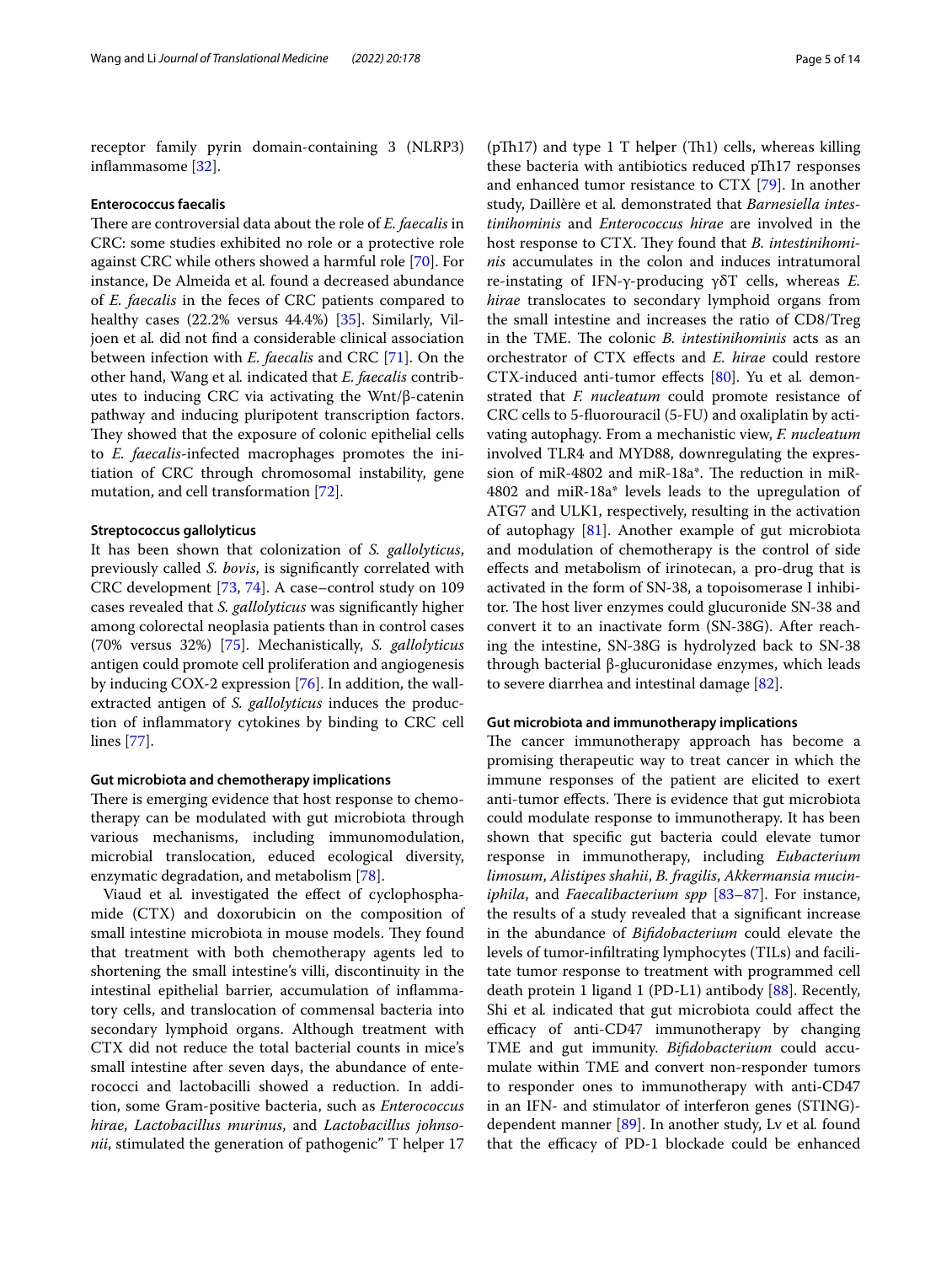through gut microbiota remodeling in CRC with microsatellite stability. They found that a traditional Chinese drug, Gegen Qinlian decoction (GQD), could enhance the efficacy of immunotherapy with anti-PD-1 antibody and inhibit tumor growth in vivo. The combination of GQD and anti-PD-1 modulates gut microbiota, increasing *Bacteroides acidifaciens* and *Bacteroidales S24-7* family. The combinational therapy also remarkably increased CD8+T cells proportion in tumor tissues and peripheral blood and elevated the expression of IFN-γ and IL-2. Mechanistically, the combination of GQD and anti-PD-1 increased the metabolism of glycerophospholipid and sphingolipid pathways [[90\]](#page-11-36). It has been shown that both metabolites could act as biomarkers in monitoring CRC patients [[91,](#page-11-37) [92\]](#page-11-38).

## **Strategies of gut microbiota modulation**

There is evidence that gut microbiota and microbialsecreted metabolites could be targeted as a therapeutic strategy in combating CRC. For instance, Bhalla et al*.* showed that microbial metabolites, such as folate, could suppress CRC cells' viability; thus, modulation of gut microbiota to produce anti-cancer metabolites could be used to treat CRC  $[93]$  $[93]$ . The following section will consider the strategies that have been applied to modulate gut microbiota as a therapeutic strategy.

## **Probiotics**

Probiotics are microorganisms, including bacteria, yeasts, and molds, that can improve the host health when delivered in an adequate quantity. *Lactobacillus*, *Bacillus*, *Bifdobacterium*, *Streptococcus*, and *Enterococcus* are the most used bacterial genera as probiotics [[94](#page-12-1)]. Probiotics afect the gut in the prevention and treatment of CRC through three main mechanisms: 1) immunomodulation, 2) inhibition of pathogenic bacteria colonization, and 3) enhancement of the gut barrier functions. Figure [2](#page-5-0) represents the strategies applied for gut microbiota modulation and the mechanisms of action of each strategy.

Dysbiosis conditions could activate pathways and transcriptional factors, such as MAPK and NF-κB, that increase the production of nitric oxide (NO) and IL-8 as pro-infammatory cytokines, leading to the occurrence of inflammatory bowel disease (IBD) and CRC. There is accumulating evidence that probiotics administration re-establishes the balance of gut microbiota by increasing the secretion of anti-infammatory cytokines, such as TGF-β2 and IL-10, through regulatory T (Treg) cells [[95\]](#page-12-2). For example, *Bifdobacterium breve* and *Bifdobacterium infantis* could activate colonic dendritic cells (DC), resulting in the expression of  $F\alpha p3$ <sup>+</sup> Treg and IL-10 producing type 1 Treg (Tr1) [\[96,](#page-12-3) [97\]](#page-12-4). Lee et al*.* demonstrated that *Bacillus polyfermenticus* containing probiotics properties exhibited an anti-proliferative efect on



<span id="page-5-0"></span>barrier functions. Prebiotics: They act as gut microbiota modulatory elements through direct uptake by the intestine and exerting anti-infammatory activities, prevention of the colonization of pathogens by interacting with them, fermentation by intestinal microbiota, and stimulation of benefcial gut bacteria. Postbiotics: They exert their tumoricidal functions through selective inhibiting tumor cells and protecting intestinal epithelium by inhibiting apoptosis in epithelial cells and increasing IgA secretion. Antibiotics: Antibiotics could deplete the intestine from harmful bacteria and preserve intestinal epithelium. FMT: This strategy helps restore the diversity of microbiota in the gut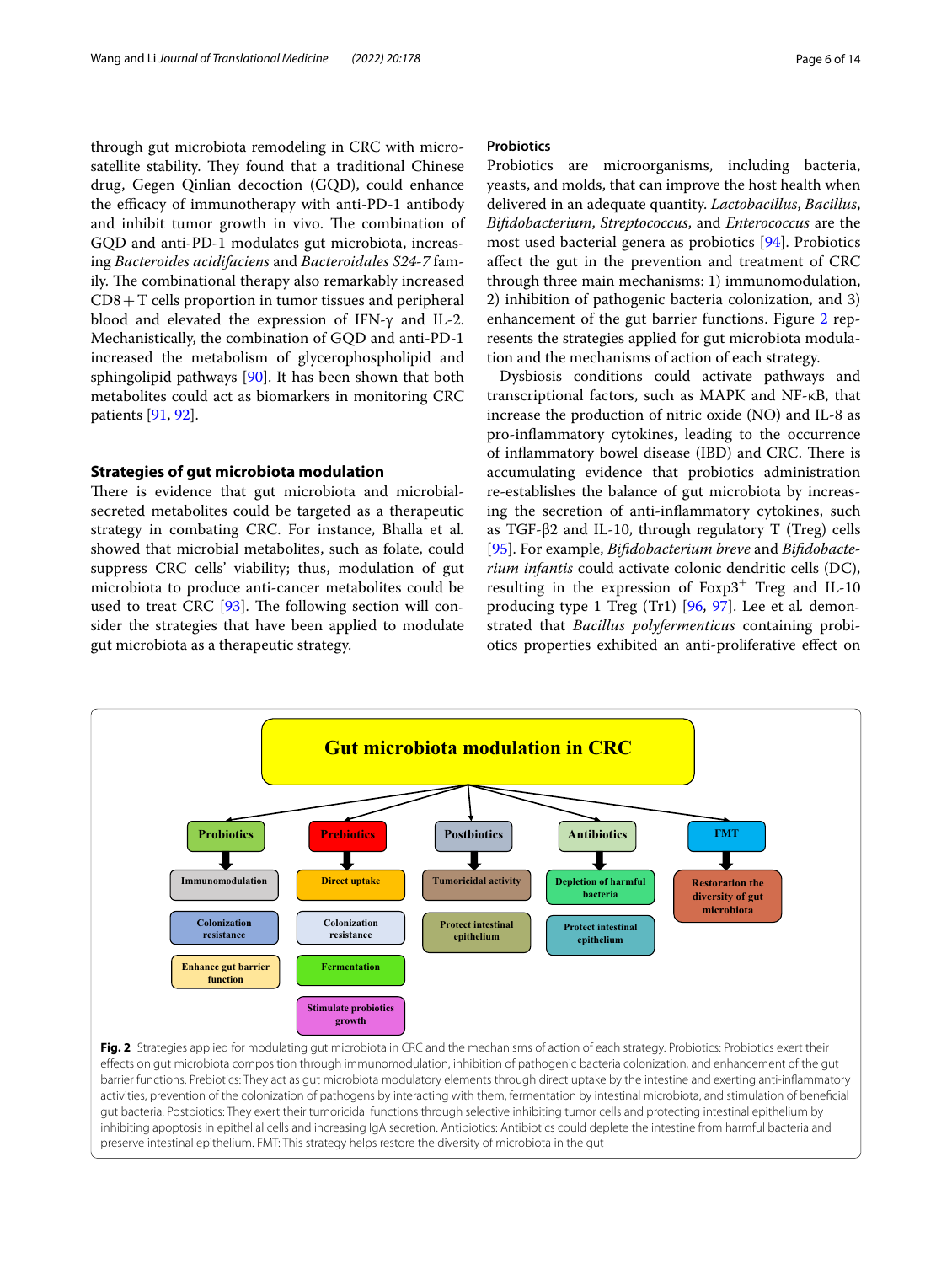CRC cell lines, HT-29 and LoVo, by reducing the levels of pro-infammatory cytokines, including TNF-α, NO, and COX-2 [\[98\]](#page-12-5). On the other hand, it has been shown that probiotics bacteria could induce pro-infammatory responses. Hradicka et al*.* studied the immunomodulatory efects of six lactobacilli containing probiotic properties in an in vitro model of macrophage cells and their anti-tumor properties in a rat model of CRC. They indicated that the bacteria could induce the release of pro- and anti-infammatory cytokines, including IL-1β, TNF-α, IL-18, and IL-23, in co-culture of lactobacilli with M1- and M2-like macrophages, whereas the bacteria oral administration led to a decrease in tumor multiplicity, numbers, and volume, as well as restore of colon length and increase in the production of IL-18 [\[99](#page-12-6)]. In another study, a clinical trial found that oral administration of probiotic *Saccharomyces boulardii* could downregulate the levels of both pro- and anti-infammatory cytokines, including IL-10, IL-23A, and IL-1β, while the incidence of infectious complications in patients receiving probiotic was 13.3% compared to 38.8% in the control group [[100\]](#page-12-7).

The other beneficial property of probiotics is the inhibition of colonization of pathogenic bacteria that degrade the gut and release toxic compounds. Probiotics could inhibit the proliferation of detrimental microorganisms by lowering luminal pH, producing anti-microbial peptides, and reducing pro-tumorigenic enzymes [\[101](#page-12-8)]. For instance, Fayol-Messaoudi et al*.* demonstrated that probiotic strains of *Lactobacillus* could inhibit the growth of the pathogenic bacteria, *Salmonella enterica*, by producing non-lactic acid and lactic acid substances and subsequently lowering pH [\[102\]](#page-12-9). In addition, there is evidence that probiotics could prevent colon infection with pathogenic bacteria, including *Staphylococcus aureus* and *Clostridium difficile* [[103](#page-12-10), [104](#page-12-11)]. Probiotics also could inhibit the adhesion of pathogens to the intestine. Collado et al*.* found that probiotic strains can displace adhered pathogens or inhibit the adhesion of pathogens to intestinal mucus, while diferent combinations of probiotics showed an enhanced percentage of adherence inhibition [[105\]](#page-12-12). In another study, Behbahani et al*.* revealed the adhesion ability of the probiotic *L. plantarum* strain L15 to the intestinal cells. This strain exhibited anti-adherence activities, such as competition, inhibition, and replacement features, against *E.coli* [\[106\]](#page-12-13).

Intestinal epithelium acts as a physical barrier and protects the lamina environment from pathogenic toxins, stress factors, and bacteria. The barrier function has three components: tight junction (TJ), adhesion protein junction (AJ), and desmosomes. It has been shown that disruption of this physical barrier results in the development of IBD and IBD-associated CRC, as well as an acceleration in tumor invasion and metastasis [[107](#page-12-14), [108](#page-12-15)].

There is evidence that some probiotic strains improve the function of the gut barrier. A clinical trial study revealed that oral administration of probiotics both preoperatively and post-operatively in CRC patients undergoing surgery could increase transepithelial resistance and upregulate the expression of TJ. Patients receiving probiotics had increased bacterial variety in fecal and decreased enteropathogenic bacteria in the blood [\[109](#page-12-16)]. Liu et al*.* conducted a meta-analysis study to investigate the efect of probiotics on the gut barrier in CRC patients after operation. Assessment of 17 studies demonstrated that probiotics administration could protect the physical and biological barrier in the intestine by increasing intestinal permeability, occludin levels, secretory immunoglobulin A (SIgA) levels, and decreasing bacterial translocation [[110\]](#page-12-17). In another study, the administration of probiotic strains, including *L. acidophilus*, *B. bifdum*, and *B. infantum* (LBB regimen), could inhibit CRC development by reducing tumor count, tumor size, and tumor incidence. LBB treatment also altered the gut microbiota and decreased the abundance of pathogenic bacteria. Furthermore, the LBB regimen enhanced the integrity of the intestinal epithelial and mucosal barrier by increasing the expression of occludin, zonula occludens-1 (ZO-1), and mucin 2 (MUC2). LBB treatment also prevented CRC via enhancing TLR2 expression and downregulation of TLR4, COX2, caspase-3, and β-catenin. These results suggested that the anti-cancer efects of probiotic LBB treatment was due to TLR2-dependent intestinal barrier enhancement and inhibition of infammation, apoptosis, and β-catenin pathway  $[111]$  $[111]$ . Table [3](#page-7-0) summarizes the application of probiotics in the management of CRC patients.

#### **Prebiotics**

Prebiotics are "selectively fermented ingredients that cause specifc changes in the gastrointestinal microbiota's composition and/or activities that confers benefts upon host well-being and health"  $[119]$  $[119]$ . The polyphenols, polyunsaturated fatty acids (PUFAs), and carbohydrates, including galactooligosaccharides (GOS), xylooligosaccharides (XOS), fructooligosaccharides (FOS), fructans, and inulin, possess prebiotic properties. Prebiotics exert their functions through various mechanisms: (1) stimulation of benefcial gut bacteria, (2) fermentation through intestinal microbiota, (3) direct uptake by the intestine and exerting anti-infammatory activities, and (4) prevention of the colonization of pathogens by interacting with them [\[5](#page-9-4)].

It has been shown that prebiotic administration could enhance the abundance of probiotics, including *Akkermansia*, *Rosebura, Ruminococcus*, *and Faecalibacterium* [[120,](#page-12-20) [121](#page-12-21)]. Zheng et al*.* prepared prebiotics-encapsulated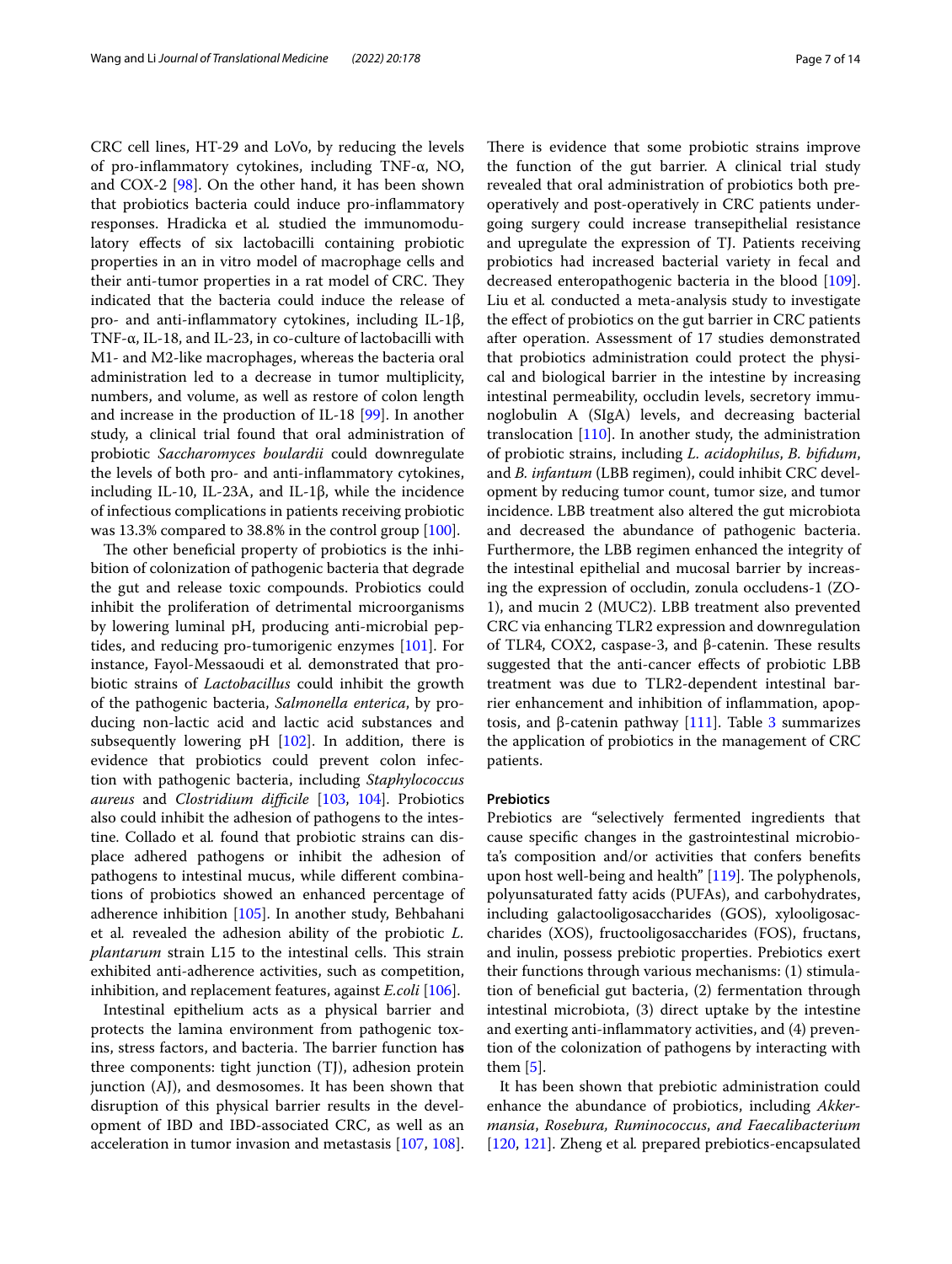|    | # of patients Intervention                                                                                                                                                                                                                                               | <b>Duration</b>                                                                   | Outcome                                                                                                                                                                                                                                         | Refs.   |
|----|--------------------------------------------------------------------------------------------------------------------------------------------------------------------------------------------------------------------------------------------------------------------------|-----------------------------------------------------------------------------------|-------------------------------------------------------------------------------------------------------------------------------------------------------------------------------------------------------------------------------------------------|---------|
| 27 | 6 viable microorganisms of Lactobacillus<br>and bifidobacteria                                                                                                                                                                                                           | Twice daily 107 mg (orally) probiotics for<br>6 months                            | Reduced the level of pro-inflammatory<br>cytokines, including TNF-a, IL-6, IL-10,<br>IL-12, IL-17A, IL-17C and IL-22                                                                                                                            | [112]   |
| 57 | 2 mg Enterococcus faecalis T110, 10 mg<br>Clostridium butyricum TO-A, and 10 mg<br>Bacillus mesentericus TO-A                                                                                                                                                            | Daily (six tablets/day) for 15 days                                               | Reduced the incidence of post-operative<br>complications, including superficial<br>incisional infections, time of meal intake,<br>and time of flatus                                                                                            | [113]   |
| 8  | $1.4 \times 10^{10}$ CFUs Bifidobacterium lactis<br>BI-04, $7 \times 10^9$ CFUs Lactobacillus acidophi-<br>lus NCFM, and 0.63 g inulin                                                                                                                                   | Daily (two tablets/day) 8-78 days                                                 | - Increased bacterial diversity<br>- Increased the abundance of butyrate-<br>producing bacteria, including Faecalibac-<br>terium and Clostridiales spp<br>- Reduced CRC-associated genera,<br>including Fusobacterium and<br>Peptostreptococcus | $[114]$ |
| 84 | Lactobacillus acidophilus LA-5<br>$(1.75 \times 10^9 \text{ cft})$ , Lactobacillus plantarum<br>$(0.5 \times 10^9 \text{ cft})$ , Bifidobacterium lactis<br>BB-12 (1.75 $\times$ 10 <sup>9</sup> cfu), and Saccharomyces<br>boulardii (1.5 $\times$ 10 <sup>9</sup> cfu) | One day before operation and continu-<br>ing for another 15 days post-operatively | - Decreased the rate of all postoperative<br>major complications, including pneumo-<br>nia, anastomotic leakage, and surgical<br>site infections<br>- Shortened the time until hospital<br>discharge                                            | [115]   |
| 98 | Lactobacillus rhamnosus GG supplemen-<br>tation (twice daily at a dose of $1-2 \times 10^{10}$ )<br>and fiber (11 g guar gum per day) during<br>chemotherapy                                                                                                             | For 24 weeks                                                                      | Reduced the frequency of diarrhea and<br>abdominal discomfort                                                                                                                                                                                   | [116]   |
| 70 | 6 viable microorganisms of Lactobacillus<br>and bifidobacteria plus omega-3 fatty<br>acid at a dose of 2 g                                                                                                                                                               | - Probiotics for 4 weeks<br>- Omega-3 fatty acid for 8 weeks                      | - Improved the overall quality of life<br>- Alleviated certain side effects of chemo-<br>therapy<br>- Reduced inflammatory biomarkers,<br>including IL-6                                                                                        | [117]   |
| 28 | $2 \times 10^9$ cfu Lactobacillus rhamnosus<br>R0011 and Lactobacillus acidophilus<br>R0052                                                                                                                                                                              | For 12 weeks                                                                      | - Decreased irritable bowel symptoms<br>- Improved cancer-related quality of life                                                                                                                                                               | [118]   |

<span id="page-7-0"></span>**Table 3** Probiotics administration for the management of CRC patients

probiotic spores (spores-dex) in which *C. butyricum* (as a probiotic) and chemically modifed dextran (as a prebiotic) were combined, and their anti-cancer efficacy was assessed in colon tumor models. They demonstrated the enrichment of colon cancers with spores-dex following oral administration. The fermentation of dextran in the lesions by *C. butyricum* led to the production of short-chain fatty acids (SCFAs) with anti-cancer activities. Furthermore, spores-dex could increase SCFA-producing bacteria, including *Roseburia* and *Eubacterium*, and signifcantly inhibit tumor growth. SCFA-producing bacteria contribute to tumor inhibition by building a tumor-suppressing microenvironment in the intestine [[122\]](#page-12-22). As SCFAs, butyrate is the main energy fuel for colonocytes, while acetate and propionate are metabolized by muscle and liver for energy generation and gluconeogenesis [\[123\]](#page-12-23). Moreover, butyrate could induce CRC apoptosis, modulate oxidative stress, enhance epithelial barrier, and downregulate infammation [\[124\]](#page-12-24). In addition to their histone deacetylase inhibitory and intracellular metabolism activities, SCFAs exert most of their functions through G-protein coupled receptors (GPCRs) in the intestine, named GPR43 (FFA2), GPR41 (FFA3), and GPR109A. For instance, the binding of butyrate, acetate, and propionate to FFA2 in the colon epithelium triggers signaling cascades, which leads to cell cycle arrest, promoting apoptosis, and inhibition of infammation. The expression of FFA2 enhances the growth of the *Bifdobacterium family* and inhibits the *Prevotellaceae* family and *H. hepaticus*. On the other hand, the butytaeproducing Butyricicoccus pullicaecorum exhibits antitumorigenesis function by increasing the expression of FFA2 [\[125\]](#page-12-25).

Prebiotics also interfere with pathogenic bacteria's adhesion to the epithelial cells and the intestine. For instance, Ribeiro et al*.* showed that olive pomace powders with prebiotic properties not only promote the production of SCFAs by microbiota but also exhibit antioxidant anti-adhesive activities against pathogens. They demonstrated that pulp-enriched powder, as the primary source of insoluble dietary fber, inhibited the adhesion of *B. cereus* and *L. monocytogenes* up to 22% and 20%, respectively [\[126\]](#page-12-26). In another study, Leong et al. investigated the prebiotic properties of oligosaccharides in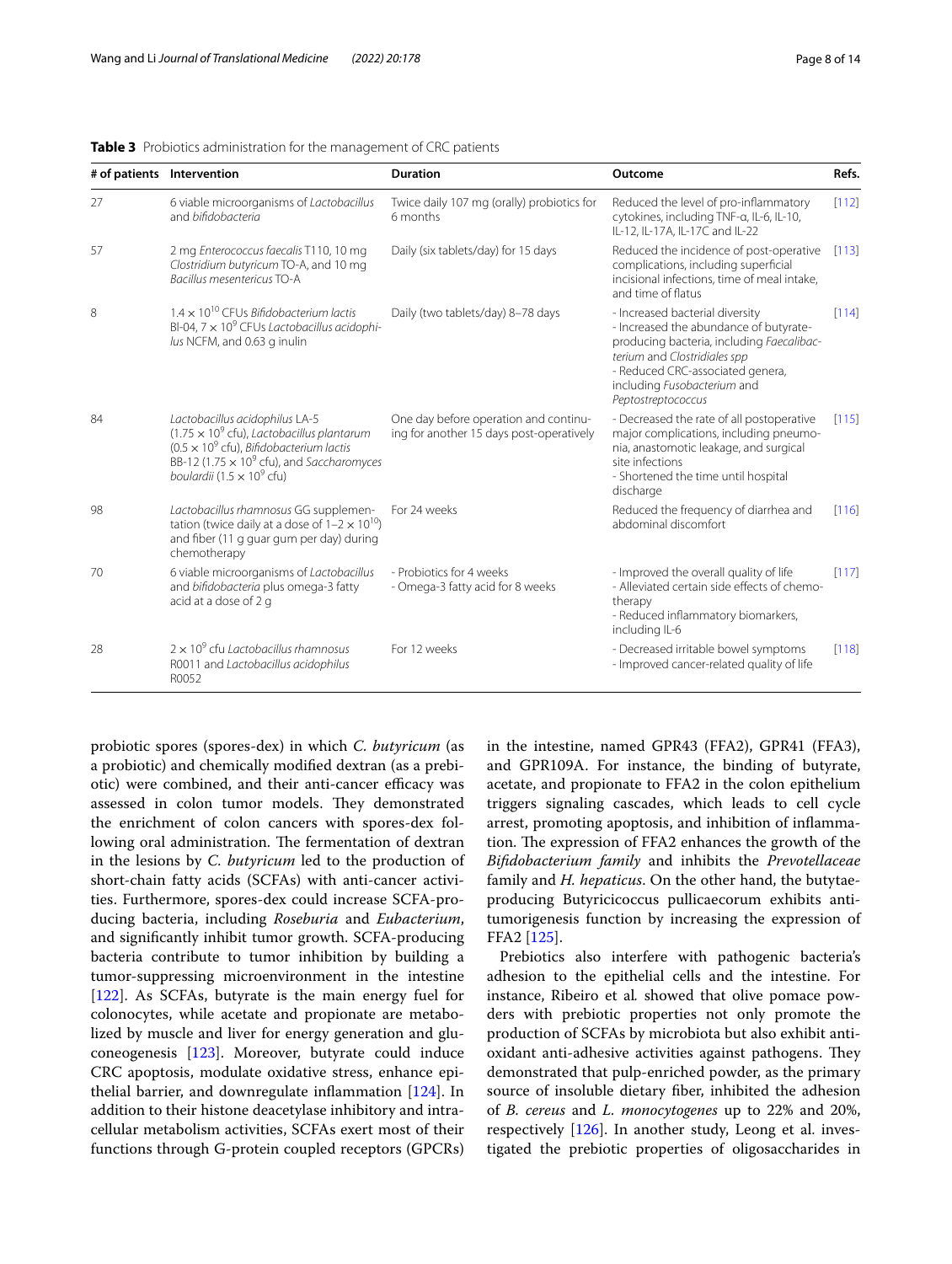goats' milk-based infant formulas and their mechanisms of action. They reported that the prebiotic oligosaccharides could remarkably enhance the growth of *lactobacilli* and *bifdobacteria* and reduce *S. typhimurium* and *E. coli* NCTC 10,418 adhesion to CRC cell line Caco-2 [[127\]](#page-12-34). Because of structural similarities between the oligosaccharides in goats' milk and carbohydrates on the gut surface, these oligosaccharides, especially fucosylated and sialylated ones, reduce the adhesion of pathogenic bacteria to intestinal epithelial cells via acting as soluble analogs for host cell receptors or changing such structures` expression [\[128,](#page-12-35) [129](#page-12-36)].

## **Postbiotics**

Postbiotics are defned as cell fractions, inactivated microbial cells, and cell metabolites made with probiotic live cells during fermentation and contained various health benefts for the host. Since the postbiotics are present in the conditioned/supernatants medium of bacterial culture, they are safer than viable microorganisms. Postbiotics exert their anti-tumor activities by: 1) selectively inhibiting tumor cells and 2) protecting intestinal epithelium through the inhibition of apoptosis in epithelial cells and increasing IgA secretion [\[5](#page-9-4)].

It has been shown that postbiotic metabolites produced by some bacteria, such as *L. plantarum*, have cytotoxic and anti-proliferative efects on tumor cells, including CRC cells [[130,](#page-12-37) [131\]](#page-12-38). Lee et al*.* assessed the tumoricidal function of probiotic cell-free supernatant treatment using *L. fermentum* against CRC cells in a 3D culture system. They found that the bacterial culture supernatant could induce apoptosis of CRC cell lines by upregulating Bax, Bak, Bid, Noxa, and caspase-3 [[132\]](#page-12-39). In another study, Konishi et al*.* demonstrated the tumor-suppressive efect of ferrichrome in the culture supernatant of *L. casei* ATCC334 against colon cancer cells. Ferrichrome reduced the cancer cell viability by inducing c-jun N-terminal kinase (JNK)-mediated apoptosis. Furthermore, the tumoricidal efect of ferrichrome on cancer cells was greater than 5-FU and cisplatin, whereas the toxicity of ferrichrome against non-cancerous intestinal cells was less than the chemotherapy agents [\[133](#page-12-40)].

Postbiotics' other mechanism of action is associated with their ability to suppress intestinal inflammation and maintain the gut barrier's integrity. For instance, Izuddin et al*.* showed that supplementation of post-weaning lambs with postbiotic derived from *L. plantarum* RG14 led to ruminal epithelial growth, downregulation of proinfammatory cytokines, including TNF and IL-1β, and anti-infammatory cytokine IL-10, and improvement of intestinal barrier integrity via upregulating tight junction protein 1 (TJP1), claudin-1 (CLDN-1), and CLDN-4 [[134\]](#page-13-0). In another study, Gao et al*.* identifed HM0539, a secreted protein, benefcial efects in the culture of *L. rhamnosus* GG. They found that HM0539 plays a protective role in maintaining the integrity of the intestinal barrier by increasing the expression of intestinal mucin and preventing intestinal barrier injury [[135](#page-13-1)]. Another postbiotic protein of *L. rhamnosus* GG that afects the intestinal epithelium is p40 protein. To protect it from degradation, Yan and Polk used hydrogel-coating p40 and indicated that p40 protein promotes a protective immune response, reduces apoptosis of intestinal epithelial cells, and protects barrier function of the colon in an epithelial growth factor (EGF) receptor-dependent manner [[136](#page-13-2)].

### **Antibiotics**

It has been shown that the use of antibiotics has negative impacts on gut microbiota, such as reduction in the biodiversity of bacteria, selection of antibiotic-resistant organisms, and changes in metabolic functions, resulting in antibiotic-associated diarrhea as well as recurrence of *C. difficile* infection [[137](#page-13-3)]. Although there is increasing evidence that antibiotics increase CRC risk [\[120,](#page-12-20) [121](#page-12-21)], they could also decrease the size and number of tumors by manipulating the gut microbiome [\[138](#page-13-4), [139\]](#page-13-5). For example, DeStefano Shields et al*.* reported that treatment with cefoxitin antibiotic could completely and durably clear enterotoxigenic *B. fragilis* colonization in an intestinal neoplasia mice model [[140](#page-13-6)].

Antibiotics also play a protective role in maintaining the mucosal barrier in the intestine. Since high consumption of red meat increases the risk of CRC, Ijssennagger et al*.* investigated the efect of heme, as a pigment and proxy of red meat, on gut microbiota and CRC development. They demonstrated that mice fed a diet containing heme exhibited damaged intestinal epithelium and hyperproliferation, leading to colon cancer, whereas heme+antibiotic regimen-received mice did not show epithelium damage and hyperproliferation. Mechanistically, hydrogen sulfde produced by microbial exposes the intestinal epithelium to cytotoxic heme via opening the mucus barrier. Antibiotics inhibit the production of microbial sulfde, thereby maintaining the integrity of the mucus barrier that prevents the induced hyperproliferation [\[141](#page-13-7)]. Despite the mentioned mechanisms, the relationship between gut microbiota, antibiotics, and CRC is very complicated and should be studied carefully to determine this relationship and its application in CRC therapy.

#### **Fecal microbiota transplantation**

Fecal microbiota transplantation (FMT), an interested and most innovative biotherapeutic method, is defned as transferring stool transplants from healthy individuals into patients. Although FMT is the approved method for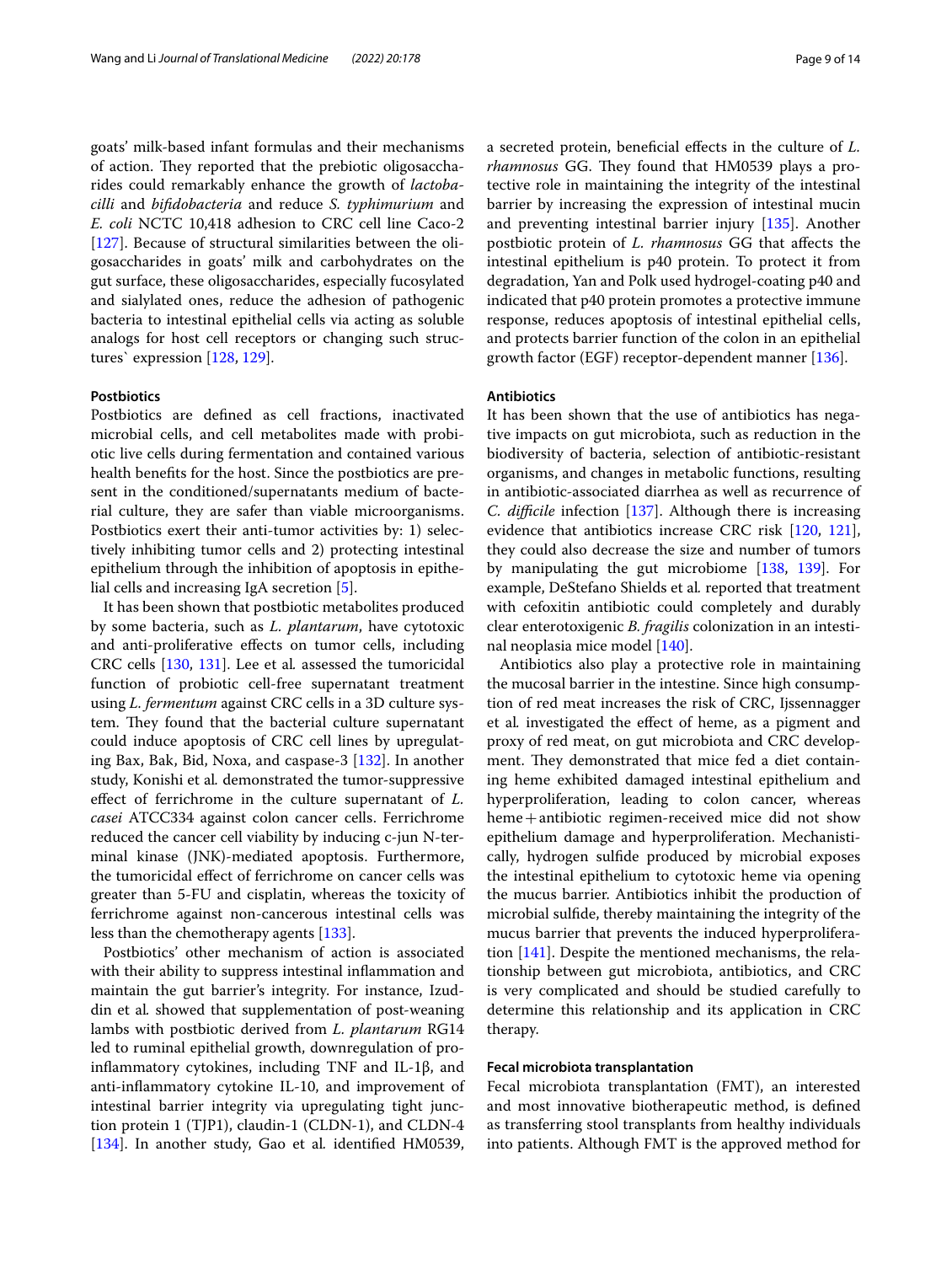treating *C. difficile* infection (CDI) [\[142](#page-13-8)], it also showed promising potential for treating obesity, IBD, diabetes, non-alcoholic fatty liver disease, and cardiovascular diseases. A prospective clinical trial study revealed that FMT could inhibit intestinal colonization of antibioticresistant bacteria (ARB) in patients with blood disorders. FMT led to completely (75%) and partially (80%) decolonization of ARB from patients [[143](#page-13-9)]. FMT tries to restore gut microbiota diversity. It has been shown that FMT could restore microbial homeostasis by introducing a disease-free and healthy microbial population to an unbalanced community and act as a useful tool for ameliorating several GI disorders, including CDI, IBD, and irritable bowel syndrome [\[144\]](#page-13-10). Rosshart et al*.* showed that wild mice fecal transplantation to laboratory mice could promote ftness and improve resistance to colorectal tumorigenesis induction through mutagen/infammation agents [\[145\]](#page-13-11). Interestingly, Wong et al*.* demonstrated that fecal microbiota from CRC patients increased tumor formation and reduced microbial abundance in conventional and germ-free mice given azoxymethane, as a carcinogen. The mice also increased the proportion of Th1 and Th17 cells and upregulated C-X-C motif chemokine receptor 1 (CXCR1), CXCR2, IL-17A, IL-22, and IL-23 [[146\]](#page-13-12). In another study, Sobhani et al*.* indicated that the transplantation of fresh feces from CRC patients to germ-free mice could induce hypermethylation of several genes, similar to alteration patterns of CRC patients [[147\]](#page-13-13). A clinical trial of FMT is recruiting for the treatment of metastatic CRC in non-responders to anti-PD-1 therapy (NCT04729322).

## **Conclusions**

Although there are some review studies on gut microbiota modulation in CRC conditions, there is hardly any review that comprehensively works on the efects of gut microbiota on the efficiency and outcome of the therapeutic strategies. Herein, we tried to have a mechanistic overview of how gut microbiota modulation leads to CRC initiation and progression. Since gut dysbiosis commonly occurs in CRC carcinogenesis, various therapeutic strategies have been developed to alter the gut microbiota, including probiotics, prebiotics, postbiotics, antibiotics, and FMT. These strategies manage CRC treatment via diferent mechanisms, such as immunomodulation functions, maintaining gut barrier integrity, restoring gut dysbiosis, tumoricidal activities, colonization resistance, and producing anti-cancer products. Despite promising results, there are some concerns related to strategies applied for gut microbiota modulation. For instance, the presence of opportunistic pathogens or virulence factors and the spread of genes responsible for resistance in gut microbial populations are safety concerns of

probiotic strategy. Furthermore, side efects, including abdominal pain, mild fever, diarrhea, fatulence, exhaustion, and fatigue, are the main challenges of FMT. Thus, an assessment of the risk–beneft potentials of each strategy in long-term trials and with a large sample should be included in studies to achieve reliable and comprehensive results.

#### **Abbreviations**

CRC: Colorectal cancer; GI: Gastrointestinal; ROS: Reactive oxygen species; VEGFR: Vascular endothelial growth factor receptor; BFT: *B. fragilis* Toxin; TLR: Toll-like receptor; CTX: Cyclophosphamide; NO: Nitric oxide; DC: Dendritic cell; IBD: Infammatory bowel disease; TJ: Tight junction; SCFAs: Short-chain fatty acids; FMT: Fecal microbiota transplantation; CDI: C. difficile Infection.

#### **Acknowledgements**

Not applicable.

#### **Author contributions**

Study conception and design: YW. Drafting of the manuscript: YW and HL. Critical revision: HL. Approve fnal version: All authors.

#### **Funding**

Not applicable.

## **Availability of data and materials**

Not applicable.

### **Declarations**

**Ethics approval and consent to participate** Not applicable.

#### **Consent for publication**

Not applicable.

#### **Competing interests**

The authors declare that they have no competing interests.

Received: 7 January 2022 Accepted: 3 April 2022 Published online: 21 April 2022

#### <span id="page-9-0"></span>**References**

- 1. Sung H, Ferlay J, Siegel RL, Laversanne M, Soerjomataram I, Jemal A, et al. Global cancer statistics 2020: GLOBOCAN estimates of incidence and mortality worldwide for 36 cancers in 185 countries. CA Cancer J Clin. 2021;71(3):209–49.
- <span id="page-9-1"></span>2. Bray F. Transitions in human development and the global cancer burden. World Cancer Rep. 2014;34.
- <span id="page-9-2"></span>3. Fidler MM, Soerjomataram I, Bray F. A global view on cancer incidence and national levels of the human development index. Int J Cancer. 2016;139:2436–46.
- <span id="page-9-3"></span>4. Siegel RL, Miller KD, Goding Sauer A, Fedewa SA, Butterly LF, Anderson JC, et al. Colorectal cancer statistics, 2020. CA Cancer J Clin. 2020;70:145–64.
- <span id="page-9-4"></span>5. Fong W, Li Q, Yu J. Gut microbiota modulation: a novel strategy for prevention and treatment of colorectal cancer. Oncogene. 2020;39:4925–43.
- <span id="page-9-5"></span>6. Richard ML, Sokol H. The gut mycobiota: insights into analysis, environmental interactions and role in gastrointestinal diseases. Nat Rev Gastroenterol Hepatol. 2019;16:331–45.
- <span id="page-9-6"></span>7. Illiano P, Brambilla R, Parolini C. The mutual interplay of gut microbiota, diet and human disease. FEBS J. 2020;287:833–55.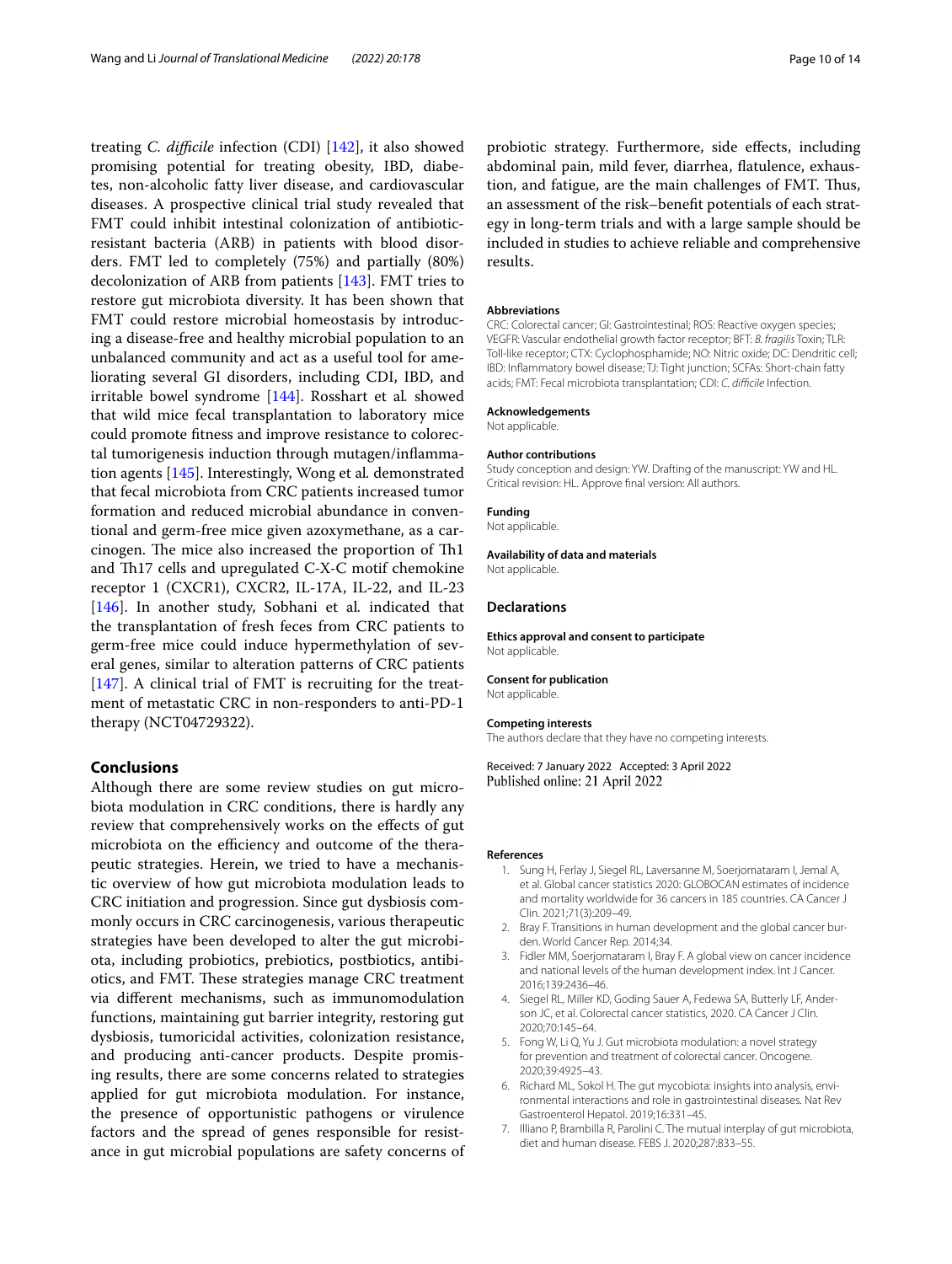- <span id="page-10-0"></span>8. DeGruttola AK, Low D, Mizoguchi A, Mizoguchi E. Current understanding of dysbiosis in disease in human and animal models. Infamm Bowel Dis. 2016;22:1137–50.
- <span id="page-10-1"></span>9. Tilg H, Adolph TE, Gerner RR, Moschen AR. The intestinal microbiota in colorectal cancer. Cancer Cell. 2018;33:954–64.
- <span id="page-10-2"></span>10. Zhao L, Cho WC, Nicolls MR. Colorectal cancer-associated microbiome patterns and signatures. Front Genet. 2021;12.
- <span id="page-10-5"></span>11. Choi S, Chung J, Cho M-L, Park D, Choi SS. Analysis of changes in microbiome compositions related to the prognosis of colorectal cancer patients based on tissue-derived 16S rRNA sequences. J Transl Med Springer. 2021;19:1–12.
- <span id="page-10-6"></span>12. Liu C, Li Z, Ding J, Zhen H, Fang M, Nie C. Species-level analysis of the human gut microbiome shows antibiotic resistance genes associated with colorectal cancer. Front Microbiol. 2021. [https://doi.org/10.3389/](https://doi.org/10.3389/fmicb.2021.765291) [fmicb.2021.765291](https://doi.org/10.3389/fmicb.2021.765291).
- <span id="page-10-7"></span>13. Liu W, Zhang R, Shu R, Yu J, Li H, Long H, et al. Study of the relationship between microbiome and colorectal cancer susceptibility using 16SrRNA sequencing. Biomed Res Int. 2020;2020:1–17.
- <span id="page-10-8"></span>14. Kostic AD, Gevers D, Pedamallu CS, Michaud M, Duke F, Earl AM, et al. Genomic analysis identifes association of Fusobacterium with colorectal carcinoma. Genome Res. 2012;22:292–8.
- <span id="page-10-9"></span>15. Gao R, Kong C, Huang L, Li H, Qu X, Liu Z, et al. Mucosa-associated microbiota signature in colorectal cancer. Eur J Clin Microbiol Infect Dis. 2017;36:2073–83.
- <span id="page-10-10"></span>16. Zhang Q, Zhao H, Wu D, Cao D, Ma W. A comprehensive analysis of the microbiota composition and gene expression in colorectal cancer. BMC Microbiol. 2020;20:1–11.
- <span id="page-10-3"></span>17. Gagnière J, Raisch J, Veziant J, Barnich N, Bonnet R, Buc E, et al. Gut microbiota imbalance and colorectal cancer. World J Gastroenterol. 2016;22:501.
- <span id="page-10-4"></span>18. Sun J, Kato I. Gut microbiota, infammation and colorectal cancer. Genes Dis. 2016;3:130–43.
- <span id="page-10-11"></span>19. Kim J, Lee HK. Potential role of the gut microbiome in colorectal cancer progression. Front Immunol. 2021;12:807648.
- <span id="page-10-21"></span>20. Butt J, Varga MG, Blot WJ, Teras L, Visvanathan K, Le Marchand L, et al. Serologic response to Helicobacter pylori proteins associated with risk of colorectal cancer among diverse populations in the United States. Gastroenterology. 2019;156:175–86.
- <span id="page-10-22"></span>21. Zhang Y, Hofmeister M, Weck MN, Chang-Claude J, Brenner H. Helicobacter pylori infection and colorectal cancer risk: evidence from a large population-based case-control study in Germany. Am J Epidemiol. 2012;175:441–50.
- <span id="page-10-23"></span>22. de Larrea-Baz NF, Michel A, Romero B, Pérez-Gómez B, Moreno V, Martín V, et al. Helicobacter pylori antibody reactivities and colorectal cancer risk in a case-control study in spain. Front Microbiol. 2017. [https://doi.](https://doi.org/10.3389/fmicb.2017.00888) [org/10.3389/fmicb.2017.00888.](https://doi.org/10.3389/fmicb.2017.00888)
- <span id="page-10-24"></span>23. Park HE, Kim JH, Cho N-Y, Lee HS, Kang GH. Intratumoral Fusobacterium nucleatum abundance correlates with macrophage infltration and CDKN2A methylation in microsatellite-unstable colorectal carcinoma. Virchows Arch. 2017;471:329–36.
- <span id="page-10-25"></span>24. Yamaoka Y, Suehiro Y, Hashimoto S, Hoshida T, Fujimoto M, Watanabe M, et al. Fusobacterium nucleatum as a prognostic marker of colorectal cancer in a Japanese population. J Gastroenterol. 2018;53:517–24.
- <span id="page-10-26"></span>25. Kim M, Lee S-T, Choi S, Lee H, Kwon SS, Byun JH, et al. Fusobacterium nucleatum in biopsied tissues from colorectal cancer patients and alcohol consumption in Korea. Sci Rep. 2020;10:1–10.
- <span id="page-10-27"></span>26. Swidsinski A, Khilkin M, Kerjaschki D, Schreiber S, Ortner M, Weber J, et al. Association between intraepithelial *Escherichia coli* and colorectal cancer. Gastroenterology. 1998;115:281–6.
- <span id="page-10-28"></span>27. Iyadorai T, Mariappan V, Vellasamy KM, Wanyiri JW, Roslani AC, Lee GK, et al. Prevalence and association of pks+ *Escherichia coli* with colorectal cancer in patients at the University Malaya Medical Centre, Malaysia. PLoS ONE. 2020;15:e0228217.
- <span id="page-10-29"></span>28. Zarei O, Arabestan MR, Majlesi A, Mohammadi Y, Alikhani MY. Determination of virulence determinants of *Escherichia coli* strains isolated from patients with colorectal cancer compared to the healthy subjects. Gastroenterol Hepatol From Bed Bench. 2019;12:52.
- <span id="page-10-30"></span>29. Boleij A, Hechenbleikner EM, Goodwin AC, Badani R, Stein EM, Lazarev MG, et al. The Bacteroides fragilis toxin gene is prevalent in the colon mucosa of colorectal cancer patients. Clin Infect Dis. 2015;60:208–15.
- <span id="page-10-31"></span>30. Haghi F, Goli E, Mirzaei B, Zeighami H. The association between fecal enterotoxigenic B. fragilis with colorectal cancer. BMC Cancer. 2019;19:1–4.
- <span id="page-10-32"></span>31. Tsoi H, Chu ESH, Zhang X, Sheng J, Nakatsu G, Ng SC, et al. Peptostreptococcus anaerobius induces intracellular cholesterol biosynthesis in colon cells to induce proliferation and causes dysplasia in mice. Gastroenterology. 2017;152:1419–33.
- <span id="page-10-33"></span>32. Wang X, Jia Y, Wen L, Mu W, Wu X, Liu T, et al. Porphyromonas gingivalis promotes colorectal carcinoma by activating the hematopoietic NLRP3 infammasome. Cancer Res. 2021;81:2745–59.
- <span id="page-10-34"></span>33. Guven DC, Dizdar O, Alp A, Akdogan Kittana FN, Karakoc D, Hamaloglu E, et al. Analysis of Fusobacterium nucleatum, Streptococcus gallolyticus and Porphyromonas gingivalis in saliva in colorectal cancer patients and healthy controls. J Clin Oncol. 2018;36:e15617.
- <span id="page-10-35"></span>34. Balamurugan R, Rajendiran E, George S, Samuel GV, Ramakrishna BS. Real-time polymerase chain reaction quantifcation of specifc butyrate-producing bacteria, Desulfovibrio and Enterococcus faecalis in the feces of patients with colorectal cancer. J Gastroenterol Hepatol. 2008;23:1298–303.
- <span id="page-10-36"></span>35. De Almeida CV, Lulli M, di Pilato V, Schiavone N, Russo E, Nannini G, et al. Diferential responses of colorectal cancer cell lines to Enterococcus faecalis' strains isolated from healthy donors and colorectal cancer patients. J Clin Med. 2019;8:388.
- <span id="page-10-37"></span>36. Kumar R, Herold JL, Schady D, Davis J, Kopetz S, Martinez-Moczygemba M, et al. *Streptococcus gallolyticus* subsp/ gallolyticus promotes colorectal tumor development. PLoS Pathog. 2017;13:e1006440.
- <span id="page-10-38"></span>37. Andres-Franch M, Galiana A, Sanchez-Hellin V, Ochoa E, Hernandez-Illan E, Lopez-Garcia P, et al. *Streptococcus gallolyticus* infection in colorectal cancer and association with biological and clinical factors. PLoS ONE. 2017;12:e0174305.
- <span id="page-10-12"></span>38. Teimoorian F, Ranaei M, Tilaki KH, Shirvani JS, Vosough Z. Association of Helicobacter pylori infection with colon cancer and adenomatous polyps. Iran J Pathol. 2018;13:325.
- <span id="page-10-13"></span>39. Zuo Y, Jing Z, Bie M, Xu C, Hao X, Wang B. Association between Helicobacter pylori infection and the risk of colorectal cancer: a systematic review and meta-analysis. Medicine (Baltimore). 2020;99:e21832.
- <span id="page-10-14"></span>40. Higashi H, Tsutsumi R, Fujita A, Yamazaki S, Asaka M, Azuma T, et al. Biological activity of the Helicobacter pylori virulence factor CagA is determined by variation in the tyrosine phosphorylation sites. Proc Natl Acad Sci. 2002;99:14428–33.
- <span id="page-10-15"></span>41. Handa O, Naito Y, Yoshikawa T. Helicobacter pylori: a ROS-inducing bacterial species in the stomach. Infamm Res. 2010;59:997–1003.
- <span id="page-10-16"></span>Butt J, Epplein M. Helicobacter pylori and colorectal cancer-a bacterium going abroad? PLoS Pathog. 2019;15:e1007861.
- <span id="page-10-17"></span>43. Gethings-Behncke C, Coleman HG, Jordao HWT, Longley DB, Crawford N, Murray LJ, et al. Fusobacterium nucleatum in the colorectum and its association with cancer risk and survival: a systematic review and metaanalysis. Cancer Epidemiol Prev Biomarkers. 2020;29:539–48.
- <span id="page-10-18"></span>44. Peng B-J, Cao C-Y, Li W, Zhou Y-J, Zhang Y, Nie Y-Q, et al. Diagnostic performance of intestinal Fusobacterium nucleatum in colorectal cancer: a meta-analysis. Chin Med J (Engl). 2018;131:1349.
- <span id="page-10-19"></span>45. Zhang X, Zhu X, Cao Y, Fang J, Hong J, Chen H. Fecal Fusobacterium nucleatum for the diagnosis of colorectal tumor: a systematic review and meta-analysis. Cancer Med. 2019;8:480–91.
- <span id="page-10-20"></span>46. Hashemi Goradel N, Heidarzadeh S, Jahangiri S, Farhood B, Mortezaee K, Khanlarkhani N, et al. Fusobacterium nucleatum and colorectal cancer: a mechanistic overview. J Cell Physiol. 2019;234:2337–44.
- <span id="page-10-39"></span>47. Abed J, Emgård JEM, Zamir G, Faroja M, Almogy G, Grenov A, et al. Fap2 mediates Fusobacterium nucleatum colorectal adenocarcinoma enrichment by binding to tumor-expressed Gal-GalNAc. Cell Host Microbe. 2016;20:215–25.
- <span id="page-10-40"></span>48. Rubinstein MR, Wang X, Liu W, Hao Y, Cai G, Han YW. Fusobacterium nucleatum promotes colorectal carcinogenesis by modulating E-cadherin/β-catenin signaling via its FadA adhesin. Cell Host Microbe. 2013;14:195–206.
- <span id="page-10-41"></span>49. Mendes RT, Nguyen D, Stephens D, Pamuk F, Fernandes D, Van Dyke TE, et al. Endothelial cell response to Fusobacterium nucleatum. Infect Immun. 2016;84:2141–8.
- <span id="page-10-42"></span>50. Hashemi Goradel N, Ghiyami-Hour F, Jahangiri S, Negahdari B, Sahebkar A, Masoudifar A, et al. Nanoparticles as new tools for inhibition of cancer angiogenesis. J Cell Physiol. 2018;233:2902–10.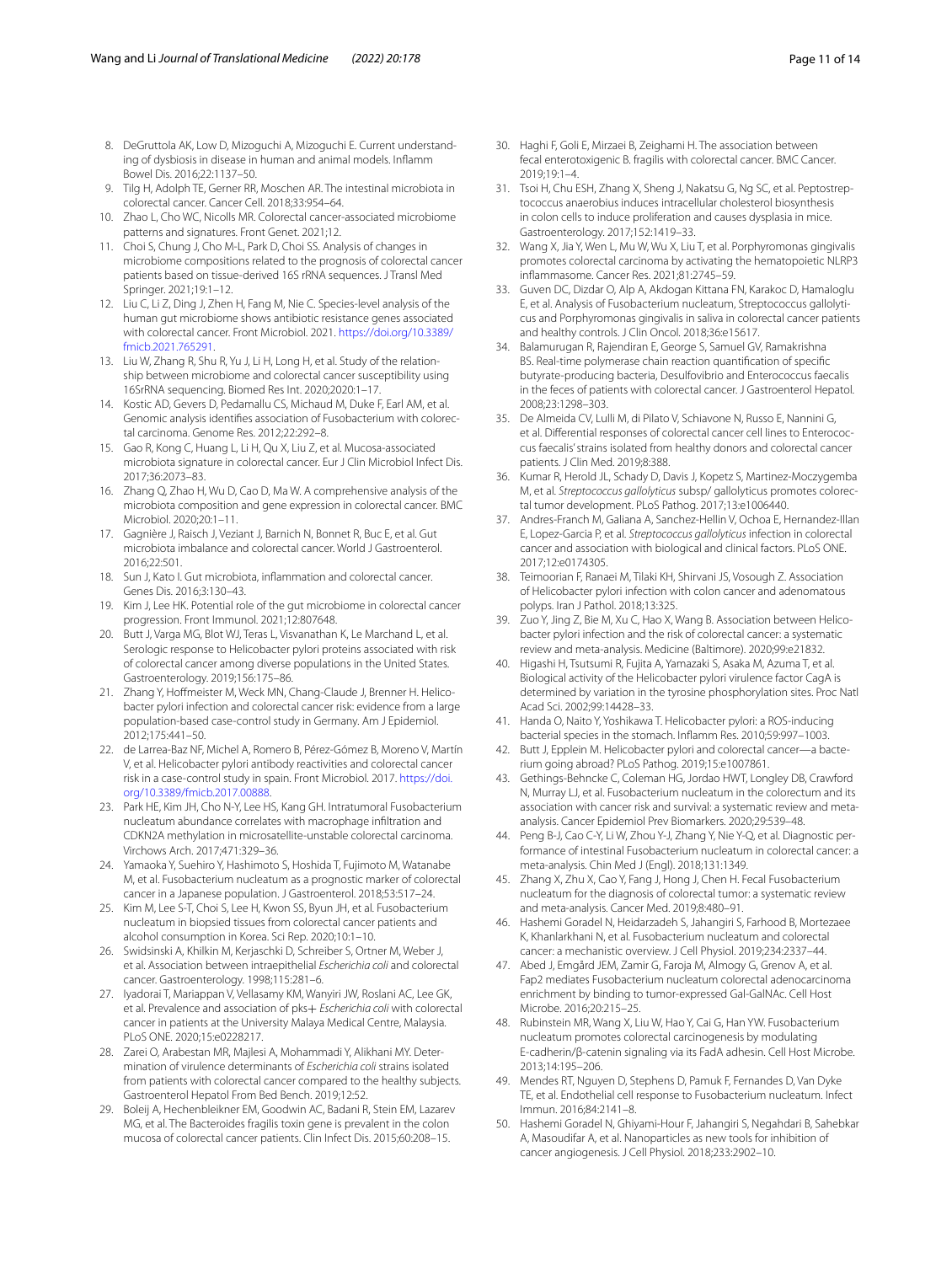- <span id="page-11-0"></span>51. Goradel NH, Asghari MH, Moloudizargari M, Negahdari B, Haghi-Aminjan H, Abdollahi M. Melatonin as an angiogenesis inhibitor to combat cancer: mechanistic evidence. Toxicol Appl Pharmacol. 2017;335:56–63.
- <span id="page-11-1"></span>52. Bonnet M, Buc E, Sauvanet P, Darcha C, Dubois D, Pereira B, et al. Colonization of the human gut by *E. coli* and colorectal cancer risk. Clin Cancer Res. 2014;20:859–67.
- <span id="page-11-2"></span>53. Raisch J, Buc E, Bonnet M, Sauvanet P, Vazeille E, de Vallée A, et al. Colon cancer-associated B2 *Escherichia coli* colonize gut mucosa and promote cell proliferation. World J Gastroenterol WJG. 2014;20:6560.
- <span id="page-11-3"></span>54. Arthur JC, Perez-Chanona E, Mühlbauer M, Tomkovich S, Uronis JM, Fan T-J, et al. Intestinal infammation targets cancer-inducing activity of the microbiota. Science (80-). 2012;338:120–3.
- <span id="page-11-4"></span>55. Buc E, Dubois D, Sauvanet P, Raisch J, Delmas J, Darfeuille-Michaud A, et al. High prevalence of mucosa-associated *E. coli* producing cyclomodulin and genotoxin in colon cancer. PLoS ONE. 2013;8:e56964.
- <span id="page-11-5"></span>56. Taieb F, Petit C, Nougayrède J-P, Oswald E. The enterobacterial genotoxins: cytolethal distending toxin and colibactin. EcoSal Plus. 2016. [https://doi.org/10.1128/ecosalplus.ESP-0008-2016.](https://doi.org/10.1128/ecosalplus.ESP-0008-2016)
- <span id="page-11-6"></span>57. Choi HJ, Kim J, Do KH, Park SH, Moon Y. Enteropathogenic *Escherichia coli*-induced macrophage inhibitory cytokine 1 mediates cancer cell survival: an in vitro implication of infection-linked tumor dissemination. Oncogene. 2013;32:4960–9.
- <span id="page-11-7"></span>58. Raisch J, Rolhion N, Dubois A, Darfeuille-Michaud A, Bringer M-A. Intracellular colon cancer-associated *Escherichia coli* promote protumoral activities of human macrophages by inducing sustained COX-2 expression. Lab Investig. 2015;95:296–307.
- <span id="page-11-8"></span>59. Sears CL, Geis AL, Housseau F. Bacteroides fragilis subverts mucosal biology: from symbiont to colon carcinogenesis. J Clin Invest. 2014;124:4166–72.
- <span id="page-11-9"></span>60. Zamani S, Taslimi R, Sarabi A, Jasemi S, Sechi LA, Feizabadi MM. Enterotoxigenic Bacteroides fragilis: a possible etiological candidate for bacterially-induced colorectal precancerous and cancerous lesions. Front Cell Infect Microbiol. 2020;9:449.
- <span id="page-11-10"></span>61. Grivennikov S, Karin E, Terzic J, Mucida D, Yu G-Y, Vallabhapurapu S, et al. IL-6 and Stat3 are required for survival of intestinal epithelial cells and development of colitis-associated cancer. Cancer Cell. 2009;15:103–13.
- <span id="page-11-11"></span>62. Wu S, Rhee K-J, Albesiano E, Rabizadeh S, Wu X, Yen H-R, et al. A human colonic commensal promotes colon tumorigenesis via activation of T helper type 17 T cell responses. Nat Med. 2009;15:1016–22.
- <span id="page-11-12"></span>63. Chung L, Orberg ET, Geis AL, Chan JL, Fu K, Shields CED, et al. Bacteroides fragilis toxin coordinates a pro-carcinogenic infammatory cascade via targeting of colonic epithelial cells. Cell Host Microbe. 2018;23:203–14.
- <span id="page-11-13"></span>64. Nakatsu G, Li X, Zhou H, Sheng J, Wong SH, Wu WKK, et al. Gut mucosal microbiome across stages of colorectal carcinogenesis. Nat Commun. 2015;6:1–9.
- <span id="page-11-14"></span>65. Yu J, Feng Q, Wong SH, Zhang D, Yi Liang Q, Qin Y, et al. Metagenomic analysis of faecal microbiome as a tool towards targeted non-invasive biomarkers for colorectal cancer. Gut. 2017;66:70–8.
- <span id="page-11-15"></span>66. Long X, Wong CC, Tong L, Chu ESH, Szeto CH, Go MYY, et al. Peptostreptococcus anaerobius promotes colorectal carcinogenesis and modulates tumour immunity. Nat Microbiol. 2019;4:2319–30.
- <span id="page-11-16"></span>67. Schmidt TSB, Hayward MR, Coelho LP, Li SS, Costea PI, Voigt AY, et al. Extensive transmission of microbes along the gastrointestinal tract. Elife. 2019;8:e42693.
- <span id="page-11-17"></span>68. Sato K, Takahashi N, Kato T, Matsuda Y, Yokoji M, Yamada M, et al. Aggravation of collagen-induced arthritis by orally administered Porphyromonas gingivalis through modulation of the gut microbiota and gut immune system. Sci Rep. 2017;7:1–13.
- <span id="page-11-18"></span>Mu W, Jia Y, Chen X, Li H, Wang Z, Cheng B. Intracellular Porphyromonas gingivalis promotes the proliferation of colorectal cancer cells via the MAPK/ERK signaling pathway. Front Cell Infect Microbiol. 2020;10:812.
- <span id="page-11-19"></span>70. de Almeida CV, Taddei A, Amedei A. The controversial role of Enterococcus faecalis in colorectal cancer. Therap Adv Gastroenterol. 2018;11:1756284818783606.
- <span id="page-11-20"></span>71. Viljoen KS, Dakshinamurthy A, Goldberg P, Blackburn JM. Quantitative profling of colorectal cancer-associated bacteria reveals associations between fusobacterium spp., enterotoxigenic Bacteroides fragilis (ETBF) and clinicopathological features of colorectal cancer. PLoS ONE. 2015;10:e0119462.
- <span id="page-11-21"></span>72. Wang X, Yang Y, Huycke MM. Commensal-infected macrophages induce dediferentiation and reprogramming of epithelial cells during colorectal carcinogenesis. Oncotarget. 2017;8:102176.
- <span id="page-11-22"></span>73. Little DHW, Onizuka KM, Khan KJ. Referral for colonoscopy in patients with Streptococcus bovis Bacteremia and the association with colorectal cancer and adenomatous polyps: a quality assurance study. Gastrointest Disord. 2019;1:385–90.
- <span id="page-11-23"></span>74. Aymeric L, Donnadieu F, Mulet C, Du Merle L, Nigro G, Safarian A, et al. Colorectal cancer specifc conditions promote Streptococcus gallolyticus gut colonization. Proc Natl Acad Sci. 2018;115:E283–91.
- <span id="page-11-24"></span>75. Corredoira-Sánchez J, García-Garrote F, Rabuñal R, López-Roses L, García-País MJ, Castro E, et al. Association between bacteremia due to Streptococcus gallolyticus subsp. gallolyticus (Streptococcus bovis I) and Colorectal Neoplasia: a case-control study. Clin Infect Dis. 2012;55:491–6.
- <span id="page-11-25"></span>76. Abdulamir AS, Hafdh RR, Bakar FA. The association of Streptococcus bovis/gallolyticus with colorectal tumors: the nature and the underlying mechanisms of its etiological role. J Exp Clin Cancer Res. 2011;30:1–13.
- <span id="page-11-26"></span>77. Nguyen IS, Biarc J, Pini A, Gosse F, Richert S, Thierse D, et al. Streptococcus infantarius and colonic cancer: Identifcation and purifcation of cell wall proteins putatively involved in colorectal infammation and carcinogenesis in rats. International congress series. 2006. p. 257–61.
- <span id="page-11-27"></span>78. Alexander JL, Wilson ID, Teare J, Marchesi JR, Nicholson JK, Kinross JM. Gut microbiota modulation of chemotherapy efficacy and toxicity. Nat Rev Gastroenterol Hepatol. 2017;14:356–65.
- <span id="page-11-28"></span>79. Viaud S, Saccheri F, Mignot G, Yamazaki T, Daillère R, Hannani D, et al. The intestinal microbiota modulates the anticancer immune efects of cyclophosphamide. Science (80-). 2013;342:971–6.
- <span id="page-11-29"></span>80. Daillère R, Vétizou M, Waldschmitt N, Yamazaki T, Isnard C, Poirier-Colame V, et al. Enterococcus hirae and Barnesiella intestinihominis facilitate cyclophosphamide-induced therapeutic immunomodulatory efects. Immunity. 2016;45:931–43.
- <span id="page-11-30"></span>81. Yu T, Guo F, Yu Y, Sun T, Ma D, Han J, et al. Fusobacterium nucleatum promotes chemoresistance to colorectal cancer by modulating autophagy. Cell Elsevier. 2017;170:548–63.
- <span id="page-11-31"></span>82. Wallace BD, Wang H, Lane KT, Scott JE, Orans J, Koo JS, et al. Alleviating cancer drug toxicity by inhibiting a bacterial enzyme. Science (80-). 2010;330:831–5.
- <span id="page-11-32"></span>83. Peled JU, Devlin SM, Staffas A, Lumish M, Khanin R, Littmann ER, et al. Intestinal microbiota and relapse after hematopoietic-cell transplantation. J Clin Oncol. 2017;35:1650.
- 84. Iida N, Dzutsev A, Stewart CA, Smith L, Bouladoux N, Weingarten RA, et al. Commensal bacteria control cancer response to therapy by modulating the tumor microenvironment. Science (80-). 2013;342:967–70.
- 85. Vétizou M, Pitt JM, Daillère R, Lepage P, Waldschmitt N, Flament C, et al. Anticancer immunotherapy by CTLA-4 blockade relies on the gut microbiota. Science (80-). 2015;350:1079–84.
- 86. Routy B, Le Chatelier E, Derosa L, Duong CPM, Alou MT, Daillère R, et al. Gut microbiome influences efficacy of PD-1-based immunotherapy against epithelial tumors. Science (80-). 2018;359:91–7.
- <span id="page-11-33"></span>87. Chaput N, Lepage P, Coutzac C, Soularue E, Le Roux K, Monot C, et al. Baseline gut microbiota predicts clinical response and colitis in metastatic melanoma patients treated with ipilimumab. Ann Oncol. 2017;28:1368–79.
- <span id="page-11-34"></span>88. Sivan A, Corrales L, Hubert N, Williams JB, Aquino-Michaels K, Earley ZM, et al. Commensal Bifdobacterium promotes antitumor immunity and facilitates anti-PD-L1 efficacy. Science (80-). 2015;350:1084-9.
- <span id="page-11-35"></span>89. Shi Y, Zheng W, Yang K, Harris KG, Ni K, Xue L, et al. Intratumoral accumulation of gut microbiota facilitates CD47-based immunotherapy via STING signaling. J Exp Med. 2020;217.
- <span id="page-11-36"></span>90. Lv J, Jia Y, Li J, Kuai W, Li Y, Guo F, et al. Gegen Qinlian decoction enhances the effect of PD-1 blockade in colorectal cancer with microsatellite stability by remodelling the gut microbiota and the tumour microenvironment. Cell Death Dis. 2019;10:1–15.
- <span id="page-11-37"></span>91. Fhaner CJ, Liu S, Ji H, Simpson RJ, Reid GE. Comprehensive lipidome profling of isogenic primary and metastatic colon adenocarcinoma cell lines. Anal Chem. 2012;84:8917–26.
- <span id="page-11-38"></span>92. De Figueiredo Junior AG, Serafm PVP, de Melo AA, Felipe AV, Turco EG Lo, da Silva IDCG, et al. Analysis of the lipid profle in patients with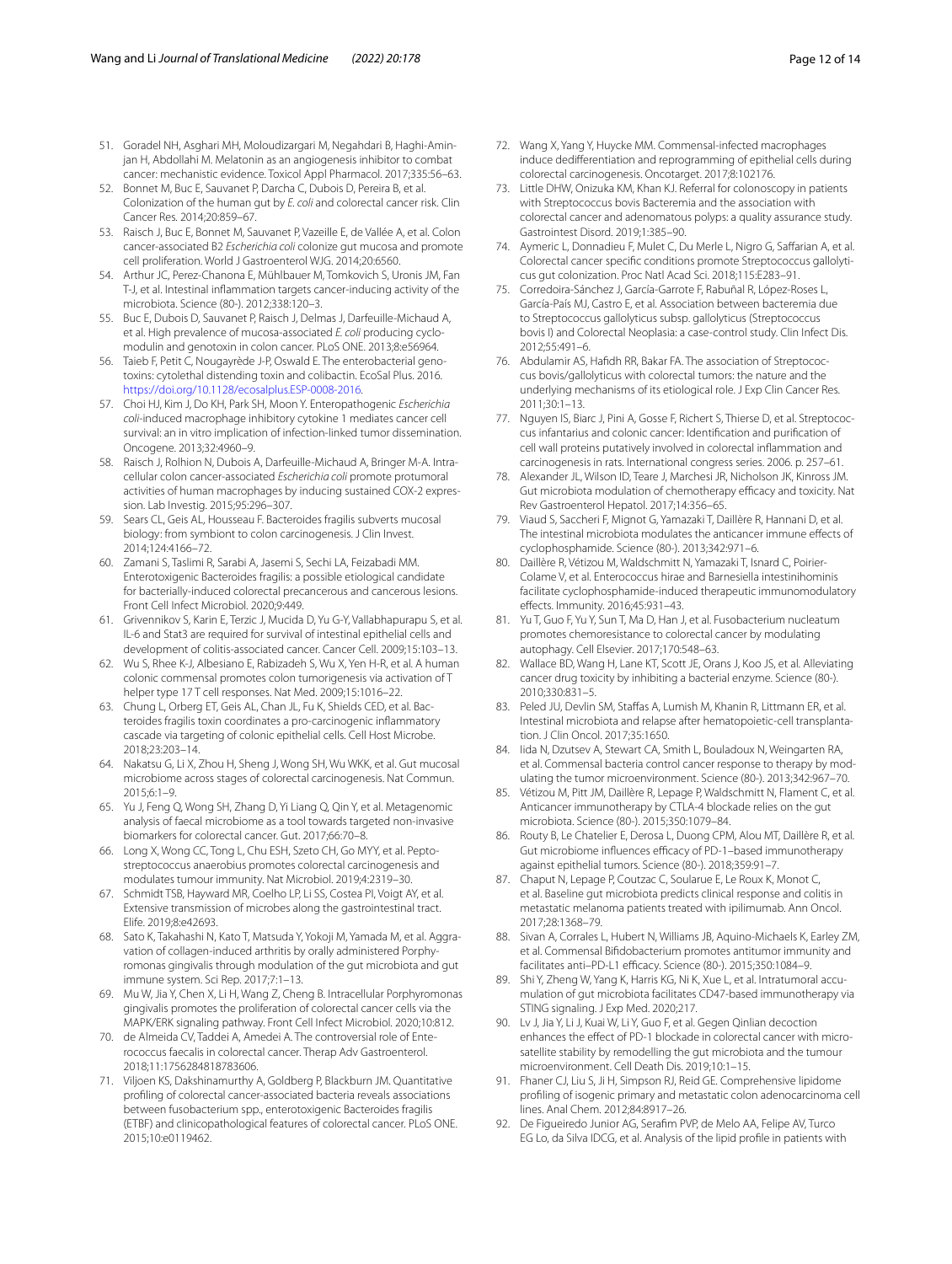colorectal cancer in advanced stages. Asian Pacifc J Cancer Prev APJCP. 2018;19:1287.

- <span id="page-12-0"></span>93. Bhalla P, Rengaswamy R, Karunagaran D, Suraishkumar GK, Sahoo S. Metabolic modeling of host–microbe interactions for therapeutics in colorectal cancer. npj Syst Biol Appl. 2022;8:1–11.
- <span id="page-12-1"></span>Khan S, Moore RJ, Stanley D, Chousalkar KK. The gut microbiota of laying hens and its manipulation with prebiotics and probiotics to enhance gut health and food safety. Appl Environ Microbioll. 2020;86:e00600-e620.
- <span id="page-12-2"></span>95. Tripathy A, Dash J, Kancharla S, Kolli P, Mahajan D, Senapati S, et al. Probiotics: a promising candidate for management of colorectal cancer. Cancers (Basel). 2021;13:3178.
- <span id="page-12-3"></span>96. Jeon SG, Kayama H, Ueda Y, Takahashi T, Asahara T, Tsuji H, et al. Probiotic Bifdobacterium breve induces IL-10-producing Tr1 cells in the colon. PLoS Pathog. 2012;8:e1002714.
- <span id="page-12-4"></span>97. Konieczna P, Groeger D, Ziegler M, Frei R, Ferstl R, Shanahan F, et al. Bifdobacterium infantis 35624 administration induces Foxp3 T regulatory cells in human peripheral blood: potential role for myeloid and plasmacytoid dendritic cells. Gut. 2012;61:354–66.
- <span id="page-12-5"></span>98. Lee N-K, Son S-H, Jeon EB, Jung GH, Lee J-Y, Paik H-D. The prophylactic efect of probiotic Bacillus polyfermenticus KU3 against cancer cells. J Funct Foods. 2015;14:513–8.
- <span id="page-12-6"></span>99. Hradicka P, Beal J, Kassayova M, Foey A, Demeckova V. A novel lactic acid bacteria mixture: macrophage-targeted prophylactic intervention in colorectal cancer management. Microorganisms. 2020;8:387.
- <span id="page-12-7"></span>100. Consoli MLD, da Silva RS, Nicoli JR, Bruña-Romero O, da Silva RG, de Generoso Vasconcelos S, et al. Randomized clinical trial: impact of oral administration of Saccharomyces boulardii on gene expression of intestinal cytokines in patients undergoing colon resection. J Parenter Enter Nutr. 2016;40:1114–21.
- <span id="page-12-8"></span>101. Torres-Maravilla E, Boucard A-S, Mohseni AH, Taghinezhad-S S, Cortes-Perez NG, Bermúdez-Humarán LG. Role of gut microbiota and probiotics in colorectal cancer: onset and progression. Microorganisms. 2021;9:1021.
- <span id="page-12-9"></span>102. Fayol-Messaoudi D, Berger CN, Coconnier-Polter M-H, Lievin-Le Moal V, Servin AL. pH-, Lactic acid-, and non-lactic acid-dependent activities of probiotic Lactobacilli against Salmonella enterica Serovar Typhimurium. Appl Environ Microbiol. 2005;71:6008–13.
- <span id="page-12-10"></span>103. Piewngam P, Zheng Y, Nguyen TH, Dickey SW, Joo H-S, Villaruz AE, et al. Pathogen elimination by probiotic Bacillus via signalling interference. Nature. 2018;562:532–7.
- <span id="page-12-11"></span>104. Mills JP, Rao K, Young VB. Probiotics for prevention of Clostridium diffcile infection. Curr Opin Gastroenterol. 2018;34:3.
- <span id="page-12-12"></span>105. Collado MC, Meriluoto J, Salminen S. In vitro analysis of probiotic strain combinations to inhibit pathogen adhesion to human intestinal mucus. Food Res Int. 2007;40:629–36.
- <span id="page-12-13"></span>106. Behbahani BA, Noshad M, Falah F. Inhibition of *Escherichia coli* adhesion to human intestinal Caco-2 cells by probiotic candidate Lactobacillus plantarum strain L15. Microb Pathog. 2019;136:103677.
- <span id="page-12-14"></span>107. Landy J, Ronde E, English N, Clark SK, Hart AL, Knight SC, et al. Tight junctions in inflammatory bowel diseases and inflammatory bowel disease associated colorectal cancer. World J Gastroenterol. 2016;22:3117.
- <span id="page-12-15"></span>108. Martin TA, Jiang WG. Loss of tight junction barrier function and its role in cancer metastasis. Biochim Biophys Acta (BBA) Biomembranes. 2009;1788:872–91.
- <span id="page-12-16"></span>109. Liu Z, Qin H, Yang Z, Xia Y, Liu W, Yang J, et al. Randomised clinical trial: the effects of perioperative probiotic treatment on barrier function and post-operative infectious complications in colorectal cancer surgery–a double-blind study. Aliment Pharmacol Ther. 2011;33:50–63.
- <span id="page-12-17"></span>110. Liu D, Jiang X-Y, Zhou L-S, Song J-H, Zhang X. Efects of probiotics on intestinal mucosa barrier in patients with colorectal cancer after operation: meta-analysis of randomized controlled trials. Medicine (Baltimore). 2016;95.
- <span id="page-12-18"></span>111. Kuugbee ED, Shang X, Gamallat Y, Bamba D, Awadasseid A, Suliman MA, et al. Structural change in microbiota by a probiotic cocktail enhances the gut barrier and reduces cancer via TLR2 signaling in a rat model of colon cancer. Dig Dis Sci. 2016;61:2908–20.
- <span id="page-12-27"></span>112. Zaharuddin L, Mokhtar NM, Nawawi KNM, Ali RAR. A randomized double-blind placebo-controlled trial of probiotics in post-surgical colorectal cancer. BMC Gastroenterol. 2019;19:1–8.
- <span id="page-12-28"></span>113. Aisu N, Tanimura SHU, Yamashita Y, Yamashita K, Maki K, Yoshida Y, et al. Impact of perioperative probiotic treatment for surgical site infections in patients with colorectal cancer. Exp Ther Med. 2015;10:966–72.
- <span id="page-12-29"></span>114. Hibberd AA, Lyra A, Ouwehand AC, Rolny P, Lindegren H, Cedgård L, et al. Intestinal microbiota is altered in patients with colon cancer and modifed by probiotic intervention. BMJ open Gastroenterol. 2017;4:e000145.
- <span id="page-12-30"></span>115. Kotzampassi K, Stavrou G, Damoraki G, Georgitsi M, Basdanis G, Tsaousi G, et al. A four-probiotics regimen reduces postoperative complications after colorectal surgery: a randomized, double-blind, placebocontrolled study. World J Surg. 2015;39:2776–83.
- <span id="page-12-31"></span>116. Österlund P, Ruotsalainen T, Korpela R, Saxelin M, Ollus A, Valta P, et al. Lactobacillus supplementation for diarrhoea related to chemotherapy of colorectal cancer: a randomised study. Br J Cancer. 2007;97:1028–34.
- <span id="page-12-32"></span>117. Golkhalkhali B, Rajandram R, Paliany AS, Ho GF, Wan Ishak WZ, Johari CS, et al. Strain-specifc probiotic (microbial cell preparation) and omega-3 fatty acid in modulating quality of life and infammatory markers in colorectal cancer patients: a randomized controlled trial. Asia-Pacifc J Clin Oncol. 2018;14:179–91.
- <span id="page-12-33"></span>118. Lee J-Y, Chu S-H, Jeon JY, Lee M-K, Park J-H, Lee D-C, et al. Efects of 12 weeks of probiotic supplementation on quality of life in colorectal cancer survivors: a double-blind, randomized, placebo-controlled trial. Dig Liver Dis. 2014;46:1126–32.
- <span id="page-12-19"></span>119. Roberfroid M, Gibson GR, Hoyles L, McCartney AL, Rastall R, Rowland I, et al. Prebiotic efects: metabolic and health benefts. Br J Nutr. 2010;104:S1-63.
- <span id="page-12-20"></span>120. Maier TV, Lucio M, Lee LH, VerBerkmoes NC, Brislawn CJ, Bernhardt J, et al. Impact of dietary resistant starch on the human gut microbiome, metaproteome, and metabolome. MBio. 2017;8:e01343-e1417.
- <span id="page-12-21"></span>121. Azcarate-Peril MA, Ritter AJ, Savaiano D, Monteagudo-Mera A, Anderson C, Magness ST, et al. Impact of short-chain galactooligosaccharides on the gut microbiome of lactose-intolerant individuals. Proc Natl Acad Sci. 2017;114:E367–75.
- <span id="page-12-22"></span>122. Zheng D, Li R, An J, Xie T, Han Z, Xu R, et al. Prebiotics-encapsulated probiotic spores regulate gut microbiota and suppress colon cancer. Adv Mater. 2020;32:2004529.
- <span id="page-12-23"></span>123. Wong JMW, De Souza R, Kendall CWC, Emam A, Jenkins DJA. Colonic health: fermentation and short chain fatty acids. J Clin Gastroenterol. 2006;40:235–43.
- <span id="page-12-24"></span>124. Canani RB, Di Costanzo M, Leone L, Pedata M, Meli R, Calignano A. Potential beneficial effects of butyrate in intestinal and extraintestinal diseases. World J Gastroenterol WJG. 2011;17:1519.
- <span id="page-12-25"></span>125. Moniri NH, Farah Q. Short-chain free-fatty acid G protein-coupled receptors in colon cancer. Biochem Pharmacol. 2021;186:114483.
- <span id="page-12-26"></span>126. Ribeiro TB, Costa CM, Bonifácio-Lopes T, Silva S, Veiga M, Monforte AR, et al. Prebiotic effects of olive pomace powders in the gut: in vitro evaluation of the inhibition of adhesion of pathogens, prebiotic and antioxidant efects. Food Hydrocoll. 2021;112:106312.
- <span id="page-12-34"></span>127. Leong A, Liu Z, Almshawit H, Zisu B, Pillidge C, Rochfort S, et al. Oligosaccharides in goats' milk-based infant formula and their prebiotic and anti-infection properties. Br J Nutr. 2019;122:441–9.
- <span id="page-12-35"></span>128. Ofek I, Hasty DL, Sharon N. Anti-adhesion therapy of bacterial diseases: prospects and problems. FEMS Immunol Med Microbiol. 2003;38:181–91.
- <span id="page-12-36"></span>129. Newburg DS. Do the binding properties of oligosaccharides in milk protect human infants from gastrointestinal bacteria? J Nutr. 1997;127:980S-984S.
- <span id="page-12-37"></span>130. Chuah L-O, Foo HL, Loh TC, Alitheen NBM, Yeap SK, Mutalib NEA, et al. Postbiotic metabolites produced by Lactobacillus plantarum strains exert selective cytotoxicity efects on cancer cells. BMC Complement Altern Med. 2019;19:1–12.
- <span id="page-12-38"></span>131. Tukenmez U, Aktas B, Aslim B, Yavuz S. The relationship between the structural characteristics of lactobacilli-EPS and its ability to induce apoptosis in colon cancer cells in vitro. Sci Rep. 2019;9:1–14.
- <span id="page-12-39"></span>132. Lee J-E, Lee J, Kim JH, Cho N, Lee SH, Park SB, et al. Characterization of the anti-cancer activity of the probiotic bacterium Lactobacillus fermentum using 2D vs. 3D culture in colorectal cancer cells. Biomolecules. 2019;9:557.
- <span id="page-12-40"></span>133. Konishi H, Fujiya M, Tanaka H, Ueno N, Moriichi K, Sasajima J, et al. Probiotic-derived ferrichrome inhibits colon cancer progression via JNK-mediated apoptosis. Nat Commun. 2016;7:1–12.